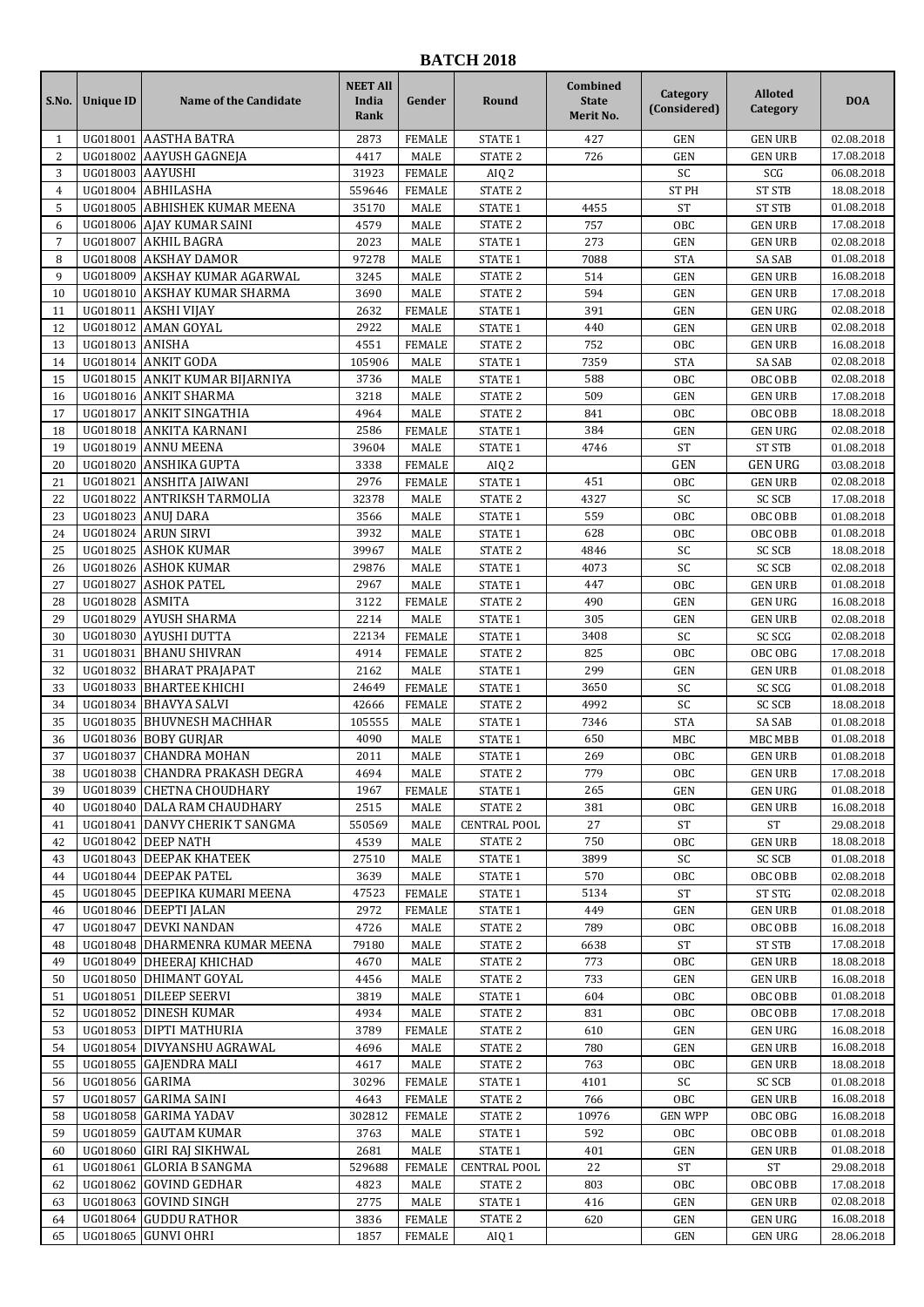| UG018066 GURUSHA JANGID<br>3398<br><b>FEMALE</b><br><b>GEN URG</b><br>03.08.2018<br>AIQ <sub>2</sub><br><b>GEN</b><br>66<br><b>ST</b><br><b>STB</b><br>04.08.2018<br>67<br>UG018067<br><b>HARI OM MEENA</b><br>38871<br><b>MALE</b><br>AIQ <sub>2</sub><br>UG018068<br>242<br><b>HARISH PATEL</b><br>1825<br><b>STATE 1</b><br>68<br>MALE<br>OBC<br><b>GEN URB</b><br>01.08.2018<br>69<br>UG018069<br><b>HARISH VERMA</b><br>28469<br><b>STATE 1</b><br>3966<br>SC<br><b>SC SCB</b><br>03.08.2018<br>MALE<br>STATE <sub>2</sub><br>UG018070<br>OBC<br><b>HARKESH POONIA</b><br>4859<br><b>MALE</b><br>814<br>OBC OBB<br>18.08.2018<br>70<br><b>HEMANT YADAV</b><br>STATE <sub>2</sub><br><b>SC SCB</b><br>UG018071<br>624858<br><b>MALE</b><br>13407<br><b>SC PH</b><br>16.08.2018<br>71<br>72<br>UG018072<br>HEMENDRA BANSHIWAL<br>28036<br><b>STATE 1</b><br>3946<br><b>SC SCB</b><br>02.08.2018<br>MALE<br>SC<br>UG018073<br><b>HEMLATA MEENA</b><br>STATE 1<br><b>ST</b><br><b>ST STG</b><br>02.08.2018<br>73<br><b>FEMALE</b><br>5161<br>48058<br>74<br>UG018074 HIMANSHI SHARMA<br>3719<br>STATE <sub>2</sub><br>599<br><b>GEN URG</b><br><b>FEMALE</b><br>GEN<br>16.08.2018<br>UG018075<br>2920<br>75<br><b>HIMANSHU SHARMA</b><br>439<br><b>GEN</b><br>02.08.2018<br>MALE<br><b>STATE 1</b><br><b>GEN URB</b><br>7528<br>76<br>UG018076<br><b>HIRAL MAIDA</b><br><b>FEMALE</b><br>STATE 1<br><b>STA</b><br>SA SAB<br>111160<br>02.08.2018<br>STATE <sub>2</sub><br>UG018077<br>77<br><b>HITENDRA SINGH</b><br>4177<br><b>MALE</b><br>688<br><b>GEN</b><br><b>GEN URB</b><br>18.08.2018<br>SC<br>78<br>UG018078<br><b>HITESH</b><br>28078<br>STATE 1<br>3948<br><b>SC SCB</b><br>MALE<br>01.08.2018<br>UG018079<br><b>HITESH KUMAR</b><br>2971<br>STATE 1<br>448<br>01.08.2018<br>79<br><b>MALE</b><br>OBC<br><b>GEN URB</b><br>UG018080<br><b>HITESH YADAV</b><br>STATE <sub>2</sub><br>OBC<br>OBC OBB<br>16.08.2018<br>80<br>4824<br>MALE<br>804<br>UG018081<br>STATE <sub>2</sub><br>ISHA VIJAYVARGIYA<br>755<br>81<br>4570<br><b>FEMALE</b><br><b>GEN</b><br><b>GEN URB</b><br>16.08.2018<br>STATE <sub>2</sub><br>732<br>82<br>UG018082<br>ISHITA AGARWAL<br>4451<br><b>FEMALE</b><br><b>GEN</b><br><b>GEN URG</b><br>16.08.2018<br>UG018083<br><b>JAY KISHAN MEENA</b><br>109616<br><b>MALE</b><br>STATE <sub>2</sub><br>7643<br><b>STA</b><br><b>SA SAB</b><br>83<br>17.08.2018<br>18.08.2018<br>UG018084<br><b>JAYANT MARU</b><br>STATE <sub>2</sub><br>835<br>OBC<br>OBC OBB<br>84<br>4946<br>MALE<br>774<br>85<br>UG018085<br><b>JAYESH VIJAY</b><br>4676<br><b>MALE</b><br><b>STATE 2</b><br><b>GEN</b><br><b>GEN URB</b><br>16.08.2018<br>STATE 1<br>UG018086<br><b>JEETESH FAUZDAR</b><br>3590<br><b>MALE</b><br>564<br>OBC<br>OBC OBB<br>01.08.2018<br>86<br>87<br>UG018087<br><b>JIGNESH KUMAR</b><br>4650<br>769<br>MALE<br><b>STATE 2</b><br>GEN<br><b>GEN URB</b><br>18.08.2018<br>UG018088<br>STATE <sub>2</sub><br>88<br>JITENDRA SINGH GURJAR<br>4854<br><b>MALE</b><br>811<br>MBC<br>17.08.2018<br>OBC OBB<br>STATE 1<br><b>STA</b><br>SA SAG<br>89<br>UG018089<br><b>JOSHNA MEENA</b><br>109578<br><b>FEMALE</b><br>7474<br>02.08.2018<br>UG018090<br>338<br><b>KAILASH VISHNOI</b><br>2363<br><b>STATE 1</b><br>OBC<br>01.08.2018<br>90<br>MALE<br><b>GEN URB</b><br>91<br>UG018091<br>KANHAIYA LAL<br>4296<br>STATE <sub>2</sub><br>707<br><b>GEN</b><br><b>GEN URB</b><br>18.08.2018<br>MALE<br>STATE <sub>2</sub><br>UG018092<br><b>KANIKA</b><br>92<br>4499<br><b>FEMALE</b><br>739<br>OBC<br><b>GEN URG</b><br>16.08.2018<br><b>KAPIL CHOUDHARY</b><br>93<br>UG018093<br>STATE <sub>2</sub><br>716<br>OBC<br><b>GEN URB</b><br>16.08.2018<br>4341<br>MALE<br>94<br>UG018094<br><b>KESHAV SAINI</b><br>4939<br>OBC<br>MALE<br>STATE <sub>2</sub><br>833<br>OBC OBB<br>16.08.2018<br><b>KEVLIN NIRWAN</b><br>95<br>UG018095<br>1577<br><b>FEMALE</b><br>AIQ 1<br>OBC<br><b>GEN URG</b><br>28.06.2018<br><b>KHUSBU VASWANI</b><br>STATE <sub>2</sub><br>UG018096<br>2899<br><b>FEMALE</b><br>449<br><b>GEN</b><br><b>GEN URG</b><br>96<br>18.08.2018<br>KHUSHI PRAKASH<br><b>STATE 2</b><br>97<br>UG018097<br>810<br>OBC<br>OBC OBB<br>16.08.2018<br>4848<br>MALE<br><b>KRITIKA KUMAWAT</b><br>98<br>UG018098<br><b>FEMALE</b><br>STATE 1<br>OBC<br>OBC OBG<br>01.08.2018<br>3801<br>599<br>UG018099<br>99<br><b>KUNDAN LAL</b><br>2345<br><b>MALE</b><br>AIQ <sub>2</sub><br>OBC<br><b>GEN URB</b><br>03.08.2018<br><b>ST</b><br>100<br><b>KUSH KUMAR MEENA</b><br>STATE 1<br>4770<br><b>ST STB</b><br>UG018100<br>40086<br>MALE<br>02.08.2018<br><b>STATE 2</b><br>UG018101<br>LAKSHMAN SEERVI<br>693<br>16.08.2018<br>101<br>4197<br>MALE<br>GEN<br><b>GEN URB</b><br>UG018102<br><b>LALIT PRATAP</b><br>3130<br>SC<br><b>SC SCB</b><br>01.08.2018<br>102<br>19118<br>MALE<br><b>STATE 1</b><br>UG018103 LATIKA<br>STATE <sub>2</sub><br>16.08.2018<br>36784<br><b>FEMALE</b><br>SC SCG<br>103<br>4634<br>SC<br>UG018104 LAXITA SHARMA<br>STATE <sub>2</sub><br><b>GEN URG</b><br>16.08.2018<br>104<br>4159<br><b>FEMALE</b><br>681<br><b>GEN</b><br>UG018105 LOKESH JAT<br>105<br>4819<br>MALE<br>STATE 2<br>802<br>OBC<br>OBC OBB<br>17.08.2018<br>UG018106 LOVE KUSH MEENA<br><b>ST</b><br><b>STB</b><br>06.08.2018<br>106<br>40942<br>MALE<br>AIQ 2<br>UG018107 LOVI BHANDARI<br>107<br>3657<br><b>FEMALE</b><br>STATE <sub>2</sub><br>586<br><b>GEN</b><br><b>GEN URG</b><br>16.08.2018<br>UG018108 LUV KUMAR MEENA<br>STATE <sub>2</sub><br><b>ST STB</b><br>41215<br>MALE<br>4917<br>ST<br>16.08.2018<br>108<br>UG018109 MAHENDRA BAGDIYA<br>109<br>3606<br>MALE<br>STATE 1<br>566<br>OBC<br>OBC OBB<br>01.08.2018<br>UG018110 MAHESH KATARA<br>106927<br>7392<br>01.08.2018<br>110<br>MALE<br>STATE 1<br><b>STA</b><br>SA SAB<br>UG018111   MAKSUD<br>STATE <sub>2</sub><br>695<br>OBC<br><b>GEN URB</b><br>4200<br>MALE<br>16.08.2018<br>111<br>UG018112 MAMTA<br>778<br>112<br>4693<br><b>FEMALE</b><br>STATE 2<br><b>GEN URB</b><br>16.08.2018<br>OBC<br>UG018113 MAMTA KUMARI<br>SC SCG<br>113<br>23872<br><b>FEMALE</b><br>STATE 1<br>3578<br>SC<br>01.08.2018<br>UG018114   MANESH KUMARI<br>3107<br>473<br>02.08.2018<br><b>FEMALE</b><br><b>STATE 1</b><br>OBC<br><b>GEN URB</b><br>114<br>UG018115 MANISH KARNAWAT<br><b>GEN URB</b><br>04.08.2018<br>115<br>3277<br>MALE<br>AIQ 2<br><b>GEN</b><br>UG018116 MANISH SOU<br>2898<br>435<br><b>GEN URB</b><br>01.08.2018<br>116<br>MALE<br><b>STATE 1</b><br>OBC<br>UG018117 MANISHA CHOUDHARY<br><b>FEMALE</b><br><b>GEN URG</b><br>26.06.2018<br>117<br>1912<br>AIQ 1<br>OBC<br>UG018118   MANISHA CHOUDHARY<br>118<br>3190<br><b>FEMALE</b><br>STATE 1<br>490<br>OBC<br>OBC OBG<br>01.08.2018<br>UG018119 MANJU CHOUHAN<br>STATE <sub>2</sub><br>4753<br>SC<br><b>SC SCB</b><br>18.08.2018<br>119<br>38486<br><b>FEMALE</b><br>UG018120 MANOJ KUMAR SAINI<br>2256<br>MALE<br>STATE <sub>2</sub><br>326<br>OBC<br><b>GEN URB</b><br>120<br>18.08.2018<br>UG018121 MANOJ YADAV<br>STATE <sub>2</sub><br>OBC OBB<br>18.08.2018<br>121<br>4929<br>MALE<br>829<br>OBC<br>UG018122 MANVI CHOUDHARY<br><b>GEN URB</b><br>122<br>3031<br><b>FEMALE</b><br>STATE 1<br>460<br>OBC<br>02.08.2018<br>UG018123 MEHUL JANGID<br>2120<br>STATE 1<br>286<br>02.08.2018<br>123<br>MALE<br><b>GEN</b><br><b>GEN URB</b><br>UG018124 MINGGAM DAI<br>28.08.2018<br>140992<br>MALE<br><b>CENTRAL POOL</b><br>2227<br>ST<br>ST<br>124<br>UG018125 MOHAMMAD AATIF<br>2338<br>333<br><b>GEN URB</b><br>01.08.2018<br>125<br>MALE<br>STATE 1<br>OBC<br>UG018126   MOHIT KASARWAL<br>126<br>40326<br>MALE<br><b>STATE 1</b><br>4781<br><b>ST</b><br><b>ST STB</b><br>01.08.2018<br>UG018127 MONGYANGER LONGKUMER<br>315025<br>MALE<br><b>CENTRAL POOL</b><br>37<br>29.08.2018<br>127<br><b>ST</b><br>ST<br>UG018128 MONIKA BANSAL<br>SC<br>SC SCG<br>01.08.2018<br>21471<br><b>FEMALE</b><br>STATE 1<br>3351<br>128<br>UG018129 MONU KUMAR JHAJHARIA<br>129<br>500130<br>MALE<br>STATE 1<br>12163<br>OBC<br>OBB WDP<br>01.08.2018<br>UG018130 MOOL CHAND MEENA<br>STATE <sub>2</sub><br><b>ST STB</b><br>17.08.2018<br>45845<br>MALE<br>5139<br><b>ST</b><br>130<br>UG018131   MRIDUL SAINI<br>STATE 2<br><b>GEN URB</b><br>131<br>4157<br>MALE<br>680<br>OBC<br>18.08.2018<br>UG018132 MRIDULA SACHDEVA | S.No. | <b>Unique ID</b> | Name of the Candidate | <b>NEET All</b><br>India<br>Rank | Gender        | Round   | Combined<br><b>State</b><br>Merit No. | <b>Category</b><br>(Considered) | <b>Alloted</b><br>Category | <b>DOA</b> |
|--------------------------------------------------------------------------------------------------------------------------------------------------------------------------------------------------------------------------------------------------------------------------------------------------------------------------------------------------------------------------------------------------------------------------------------------------------------------------------------------------------------------------------------------------------------------------------------------------------------------------------------------------------------------------------------------------------------------------------------------------------------------------------------------------------------------------------------------------------------------------------------------------------------------------------------------------------------------------------------------------------------------------------------------------------------------------------------------------------------------------------------------------------------------------------------------------------------------------------------------------------------------------------------------------------------------------------------------------------------------------------------------------------------------------------------------------------------------------------------------------------------------------------------------------------------------------------------------------------------------------------------------------------------------------------------------------------------------------------------------------------------------------------------------------------------------------------------------------------------------------------------------------------------------------------------------------------------------------------------------------------------------------------------------------------------------------------------------------------------------------------------------------------------------------------------------------------------------------------------------------------------------------------------------------------------------------------------------------------------------------------------------------------------------------------------------------------------------------------------------------------------------------------------------------------------------------------------------------------------------------------------------------------------------------------------------------------------------------------------------------------------------------------------------------------------------------------------------------------------------------------------------------------------------------------------------------------------------------------------------------------------------------------------------------------------------------------------------------------------------------------------------------------------------------------------------------------------------------------------------------------------------------------------------------------------------------------------------------------------------------------------------------------------------------------------------------------------------------------------------------------------------------------------------------------------------------------------------------------------------------------------------------------------------------------------------------------------------------------------------------------------------------------------------------------------------------------------------------------------------------------------------------------------------------------------------------------------------------------------------------------------------------------------------------------------------------------------------------------------------------------------------------------------------------------------------------------------------------------------------------------------------------------------------------------------------------------------------------------------------------------------------------------------------------------------------------------------------------------------------------------------------------------------------------------------------------------------------------------------------------------------------------------------------------------------------------------------------------------------------------------------------------------------------------------------------------------------------------------------------------------------------------------------------------------------------------------------------------------------------------------------------------------------------------------------------------------------------------------------------------------------------------------------------------------------------------------------------------------------------------------------------------------------------------------------------------------------------------------------------------------------------------------------------------------------------------------------------------------------------------------------------------------------------------------------------------------------------------------------------------------------------------------------------------------------------------------------------------------------------------------------------------------------------------------------------------------------------------------------------------------------------------------------------------------------------------------------------------------------------------------------------------------------------------------------------------------------------------------------------------------------------------------------------------------------------------------------------------------------------------------------------------------------------------------------------------------------------------------------------------------------------------------------------------------------------------------------------------------------------------------------------------------------------------------------------------------------------------------------------------------------------------------------------------------------------------------------------------------------------------------------------------------------------------------------------------------------------------------------------------------------------------------------------------------------------------------------------------------------------------------------------------------------------------------------------------------------------------------------------------------------------------------------------------------------------------------------------------------------------------------------------------------------------------------------------------------------------------------------------------------------------------------------------------------------------------------------------------------------------------------------------------------------------------------------------------------------------------------------------------------------------------------------------------------------------------------------------------------------------------------------------------------------------------------------------------------------------------------------------------------------------------------------------------------------------------------------------------------------------------------------------------------------------------------------------------------------------------------------------------------------------------------------------------------------------------------------------------------------------------------------------------------------|-------|------------------|-----------------------|----------------------------------|---------------|---------|---------------------------------------|---------------------------------|----------------------------|------------|
|                                                                                                                                                                                                                                                                                                                                                                                                                                                                                                                                                                                                                                                                                                                                                                                                                                                                                                                                                                                                                                                                                                                                                                                                                                                                                                                                                                                                                                                                                                                                                                                                                                                                                                                                                                                                                                                                                                                                                                                                                                                                                                                                                                                                                                                                                                                                                                                                                                                                                                                                                                                                                                                                                                                                                                                                                                                                                                                                                                                                                                                                                                                                                                                                                                                                                                                                                                                                                                                                                                                                                                                                                                                                                                                                                                                                                                                                                                                                                                                                                                                                                                                                                                                                                                                                                                                                                                                                                                                                                                                                                                                                                                                                                                                                                                                                                                                                                                                                                                                                                                                                                                                                                                                                                                                                                                                                                                                                                                                                                                                                                                                                                                                                                                                                                                                                                                                                                                                                                                                                                                                                                                                                                                                                                                                                                                                                                                                                                                                                                                                                                                                                                                                                                                                                                                                                                                                                                                                                                                                                                                                                                                                                                                                                                                                                                                                                                                                                                                                                                                                                                                                                                                                                                                                                                                                                                                                                                                                                                                                                                                                                                                                                                                                                                                                                                      |       |                  |                       |                                  |               |         |                                       |                                 |                            |            |
|                                                                                                                                                                                                                                                                                                                                                                                                                                                                                                                                                                                                                                                                                                                                                                                                                                                                                                                                                                                                                                                                                                                                                                                                                                                                                                                                                                                                                                                                                                                                                                                                                                                                                                                                                                                                                                                                                                                                                                                                                                                                                                                                                                                                                                                                                                                                                                                                                                                                                                                                                                                                                                                                                                                                                                                                                                                                                                                                                                                                                                                                                                                                                                                                                                                                                                                                                                                                                                                                                                                                                                                                                                                                                                                                                                                                                                                                                                                                                                                                                                                                                                                                                                                                                                                                                                                                                                                                                                                                                                                                                                                                                                                                                                                                                                                                                                                                                                                                                                                                                                                                                                                                                                                                                                                                                                                                                                                                                                                                                                                                                                                                                                                                                                                                                                                                                                                                                                                                                                                                                                                                                                                                                                                                                                                                                                                                                                                                                                                                                                                                                                                                                                                                                                                                                                                                                                                                                                                                                                                                                                                                                                                                                                                                                                                                                                                                                                                                                                                                                                                                                                                                                                                                                                                                                                                                                                                                                                                                                                                                                                                                                                                                                                                                                                                                                      |       |                  |                       |                                  |               |         |                                       |                                 |                            |            |
|                                                                                                                                                                                                                                                                                                                                                                                                                                                                                                                                                                                                                                                                                                                                                                                                                                                                                                                                                                                                                                                                                                                                                                                                                                                                                                                                                                                                                                                                                                                                                                                                                                                                                                                                                                                                                                                                                                                                                                                                                                                                                                                                                                                                                                                                                                                                                                                                                                                                                                                                                                                                                                                                                                                                                                                                                                                                                                                                                                                                                                                                                                                                                                                                                                                                                                                                                                                                                                                                                                                                                                                                                                                                                                                                                                                                                                                                                                                                                                                                                                                                                                                                                                                                                                                                                                                                                                                                                                                                                                                                                                                                                                                                                                                                                                                                                                                                                                                                                                                                                                                                                                                                                                                                                                                                                                                                                                                                                                                                                                                                                                                                                                                                                                                                                                                                                                                                                                                                                                                                                                                                                                                                                                                                                                                                                                                                                                                                                                                                                                                                                                                                                                                                                                                                                                                                                                                                                                                                                                                                                                                                                                                                                                                                                                                                                                                                                                                                                                                                                                                                                                                                                                                                                                                                                                                                                                                                                                                                                                                                                                                                                                                                                                                                                                                                                      |       |                  |                       |                                  |               |         |                                       |                                 |                            |            |
|                                                                                                                                                                                                                                                                                                                                                                                                                                                                                                                                                                                                                                                                                                                                                                                                                                                                                                                                                                                                                                                                                                                                                                                                                                                                                                                                                                                                                                                                                                                                                                                                                                                                                                                                                                                                                                                                                                                                                                                                                                                                                                                                                                                                                                                                                                                                                                                                                                                                                                                                                                                                                                                                                                                                                                                                                                                                                                                                                                                                                                                                                                                                                                                                                                                                                                                                                                                                                                                                                                                                                                                                                                                                                                                                                                                                                                                                                                                                                                                                                                                                                                                                                                                                                                                                                                                                                                                                                                                                                                                                                                                                                                                                                                                                                                                                                                                                                                                                                                                                                                                                                                                                                                                                                                                                                                                                                                                                                                                                                                                                                                                                                                                                                                                                                                                                                                                                                                                                                                                                                                                                                                                                                                                                                                                                                                                                                                                                                                                                                                                                                                                                                                                                                                                                                                                                                                                                                                                                                                                                                                                                                                                                                                                                                                                                                                                                                                                                                                                                                                                                                                                                                                                                                                                                                                                                                                                                                                                                                                                                                                                                                                                                                                                                                                                                                      |       |                  |                       |                                  |               |         |                                       |                                 |                            |            |
|                                                                                                                                                                                                                                                                                                                                                                                                                                                                                                                                                                                                                                                                                                                                                                                                                                                                                                                                                                                                                                                                                                                                                                                                                                                                                                                                                                                                                                                                                                                                                                                                                                                                                                                                                                                                                                                                                                                                                                                                                                                                                                                                                                                                                                                                                                                                                                                                                                                                                                                                                                                                                                                                                                                                                                                                                                                                                                                                                                                                                                                                                                                                                                                                                                                                                                                                                                                                                                                                                                                                                                                                                                                                                                                                                                                                                                                                                                                                                                                                                                                                                                                                                                                                                                                                                                                                                                                                                                                                                                                                                                                                                                                                                                                                                                                                                                                                                                                                                                                                                                                                                                                                                                                                                                                                                                                                                                                                                                                                                                                                                                                                                                                                                                                                                                                                                                                                                                                                                                                                                                                                                                                                                                                                                                                                                                                                                                                                                                                                                                                                                                                                                                                                                                                                                                                                                                                                                                                                                                                                                                                                                                                                                                                                                                                                                                                                                                                                                                                                                                                                                                                                                                                                                                                                                                                                                                                                                                                                                                                                                                                                                                                                                                                                                                                                                      |       |                  |                       |                                  |               |         |                                       |                                 |                            |            |
|                                                                                                                                                                                                                                                                                                                                                                                                                                                                                                                                                                                                                                                                                                                                                                                                                                                                                                                                                                                                                                                                                                                                                                                                                                                                                                                                                                                                                                                                                                                                                                                                                                                                                                                                                                                                                                                                                                                                                                                                                                                                                                                                                                                                                                                                                                                                                                                                                                                                                                                                                                                                                                                                                                                                                                                                                                                                                                                                                                                                                                                                                                                                                                                                                                                                                                                                                                                                                                                                                                                                                                                                                                                                                                                                                                                                                                                                                                                                                                                                                                                                                                                                                                                                                                                                                                                                                                                                                                                                                                                                                                                                                                                                                                                                                                                                                                                                                                                                                                                                                                                                                                                                                                                                                                                                                                                                                                                                                                                                                                                                                                                                                                                                                                                                                                                                                                                                                                                                                                                                                                                                                                                                                                                                                                                                                                                                                                                                                                                                                                                                                                                                                                                                                                                                                                                                                                                                                                                                                                                                                                                                                                                                                                                                                                                                                                                                                                                                                                                                                                                                                                                                                                                                                                                                                                                                                                                                                                                                                                                                                                                                                                                                                                                                                                                                                      |       |                  |                       |                                  |               |         |                                       |                                 |                            |            |
|                                                                                                                                                                                                                                                                                                                                                                                                                                                                                                                                                                                                                                                                                                                                                                                                                                                                                                                                                                                                                                                                                                                                                                                                                                                                                                                                                                                                                                                                                                                                                                                                                                                                                                                                                                                                                                                                                                                                                                                                                                                                                                                                                                                                                                                                                                                                                                                                                                                                                                                                                                                                                                                                                                                                                                                                                                                                                                                                                                                                                                                                                                                                                                                                                                                                                                                                                                                                                                                                                                                                                                                                                                                                                                                                                                                                                                                                                                                                                                                                                                                                                                                                                                                                                                                                                                                                                                                                                                                                                                                                                                                                                                                                                                                                                                                                                                                                                                                                                                                                                                                                                                                                                                                                                                                                                                                                                                                                                                                                                                                                                                                                                                                                                                                                                                                                                                                                                                                                                                                                                                                                                                                                                                                                                                                                                                                                                                                                                                                                                                                                                                                                                                                                                                                                                                                                                                                                                                                                                                                                                                                                                                                                                                                                                                                                                                                                                                                                                                                                                                                                                                                                                                                                                                                                                                                                                                                                                                                                                                                                                                                                                                                                                                                                                                                                                      |       |                  |                       |                                  |               |         |                                       |                                 |                            |            |
|                                                                                                                                                                                                                                                                                                                                                                                                                                                                                                                                                                                                                                                                                                                                                                                                                                                                                                                                                                                                                                                                                                                                                                                                                                                                                                                                                                                                                                                                                                                                                                                                                                                                                                                                                                                                                                                                                                                                                                                                                                                                                                                                                                                                                                                                                                                                                                                                                                                                                                                                                                                                                                                                                                                                                                                                                                                                                                                                                                                                                                                                                                                                                                                                                                                                                                                                                                                                                                                                                                                                                                                                                                                                                                                                                                                                                                                                                                                                                                                                                                                                                                                                                                                                                                                                                                                                                                                                                                                                                                                                                                                                                                                                                                                                                                                                                                                                                                                                                                                                                                                                                                                                                                                                                                                                                                                                                                                                                                                                                                                                                                                                                                                                                                                                                                                                                                                                                                                                                                                                                                                                                                                                                                                                                                                                                                                                                                                                                                                                                                                                                                                                                                                                                                                                                                                                                                                                                                                                                                                                                                                                                                                                                                                                                                                                                                                                                                                                                                                                                                                                                                                                                                                                                                                                                                                                                                                                                                                                                                                                                                                                                                                                                                                                                                                                                      |       |                  |                       |                                  |               |         |                                       |                                 |                            |            |
|                                                                                                                                                                                                                                                                                                                                                                                                                                                                                                                                                                                                                                                                                                                                                                                                                                                                                                                                                                                                                                                                                                                                                                                                                                                                                                                                                                                                                                                                                                                                                                                                                                                                                                                                                                                                                                                                                                                                                                                                                                                                                                                                                                                                                                                                                                                                                                                                                                                                                                                                                                                                                                                                                                                                                                                                                                                                                                                                                                                                                                                                                                                                                                                                                                                                                                                                                                                                                                                                                                                                                                                                                                                                                                                                                                                                                                                                                                                                                                                                                                                                                                                                                                                                                                                                                                                                                                                                                                                                                                                                                                                                                                                                                                                                                                                                                                                                                                                                                                                                                                                                                                                                                                                                                                                                                                                                                                                                                                                                                                                                                                                                                                                                                                                                                                                                                                                                                                                                                                                                                                                                                                                                                                                                                                                                                                                                                                                                                                                                                                                                                                                                                                                                                                                                                                                                                                                                                                                                                                                                                                                                                                                                                                                                                                                                                                                                                                                                                                                                                                                                                                                                                                                                                                                                                                                                                                                                                                                                                                                                                                                                                                                                                                                                                                                                                      |       |                  |                       |                                  |               |         |                                       |                                 |                            |            |
|                                                                                                                                                                                                                                                                                                                                                                                                                                                                                                                                                                                                                                                                                                                                                                                                                                                                                                                                                                                                                                                                                                                                                                                                                                                                                                                                                                                                                                                                                                                                                                                                                                                                                                                                                                                                                                                                                                                                                                                                                                                                                                                                                                                                                                                                                                                                                                                                                                                                                                                                                                                                                                                                                                                                                                                                                                                                                                                                                                                                                                                                                                                                                                                                                                                                                                                                                                                                                                                                                                                                                                                                                                                                                                                                                                                                                                                                                                                                                                                                                                                                                                                                                                                                                                                                                                                                                                                                                                                                                                                                                                                                                                                                                                                                                                                                                                                                                                                                                                                                                                                                                                                                                                                                                                                                                                                                                                                                                                                                                                                                                                                                                                                                                                                                                                                                                                                                                                                                                                                                                                                                                                                                                                                                                                                                                                                                                                                                                                                                                                                                                                                                                                                                                                                                                                                                                                                                                                                                                                                                                                                                                                                                                                                                                                                                                                                                                                                                                                                                                                                                                                                                                                                                                                                                                                                                                                                                                                                                                                                                                                                                                                                                                                                                                                                                                      |       |                  |                       |                                  |               |         |                                       |                                 |                            |            |
|                                                                                                                                                                                                                                                                                                                                                                                                                                                                                                                                                                                                                                                                                                                                                                                                                                                                                                                                                                                                                                                                                                                                                                                                                                                                                                                                                                                                                                                                                                                                                                                                                                                                                                                                                                                                                                                                                                                                                                                                                                                                                                                                                                                                                                                                                                                                                                                                                                                                                                                                                                                                                                                                                                                                                                                                                                                                                                                                                                                                                                                                                                                                                                                                                                                                                                                                                                                                                                                                                                                                                                                                                                                                                                                                                                                                                                                                                                                                                                                                                                                                                                                                                                                                                                                                                                                                                                                                                                                                                                                                                                                                                                                                                                                                                                                                                                                                                                                                                                                                                                                                                                                                                                                                                                                                                                                                                                                                                                                                                                                                                                                                                                                                                                                                                                                                                                                                                                                                                                                                                                                                                                                                                                                                                                                                                                                                                                                                                                                                                                                                                                                                                                                                                                                                                                                                                                                                                                                                                                                                                                                                                                                                                                                                                                                                                                                                                                                                                                                                                                                                                                                                                                                                                                                                                                                                                                                                                                                                                                                                                                                                                                                                                                                                                                                                                      |       |                  |                       |                                  |               |         |                                       |                                 |                            |            |
|                                                                                                                                                                                                                                                                                                                                                                                                                                                                                                                                                                                                                                                                                                                                                                                                                                                                                                                                                                                                                                                                                                                                                                                                                                                                                                                                                                                                                                                                                                                                                                                                                                                                                                                                                                                                                                                                                                                                                                                                                                                                                                                                                                                                                                                                                                                                                                                                                                                                                                                                                                                                                                                                                                                                                                                                                                                                                                                                                                                                                                                                                                                                                                                                                                                                                                                                                                                                                                                                                                                                                                                                                                                                                                                                                                                                                                                                                                                                                                                                                                                                                                                                                                                                                                                                                                                                                                                                                                                                                                                                                                                                                                                                                                                                                                                                                                                                                                                                                                                                                                                                                                                                                                                                                                                                                                                                                                                                                                                                                                                                                                                                                                                                                                                                                                                                                                                                                                                                                                                                                                                                                                                                                                                                                                                                                                                                                                                                                                                                                                                                                                                                                                                                                                                                                                                                                                                                                                                                                                                                                                                                                                                                                                                                                                                                                                                                                                                                                                                                                                                                                                                                                                                                                                                                                                                                                                                                                                                                                                                                                                                                                                                                                                                                                                                                                      |       |                  |                       |                                  |               |         |                                       |                                 |                            |            |
|                                                                                                                                                                                                                                                                                                                                                                                                                                                                                                                                                                                                                                                                                                                                                                                                                                                                                                                                                                                                                                                                                                                                                                                                                                                                                                                                                                                                                                                                                                                                                                                                                                                                                                                                                                                                                                                                                                                                                                                                                                                                                                                                                                                                                                                                                                                                                                                                                                                                                                                                                                                                                                                                                                                                                                                                                                                                                                                                                                                                                                                                                                                                                                                                                                                                                                                                                                                                                                                                                                                                                                                                                                                                                                                                                                                                                                                                                                                                                                                                                                                                                                                                                                                                                                                                                                                                                                                                                                                                                                                                                                                                                                                                                                                                                                                                                                                                                                                                                                                                                                                                                                                                                                                                                                                                                                                                                                                                                                                                                                                                                                                                                                                                                                                                                                                                                                                                                                                                                                                                                                                                                                                                                                                                                                                                                                                                                                                                                                                                                                                                                                                                                                                                                                                                                                                                                                                                                                                                                                                                                                                                                                                                                                                                                                                                                                                                                                                                                                                                                                                                                                                                                                                                                                                                                                                                                                                                                                                                                                                                                                                                                                                                                                                                                                                                                      |       |                  |                       |                                  |               |         |                                       |                                 |                            |            |
|                                                                                                                                                                                                                                                                                                                                                                                                                                                                                                                                                                                                                                                                                                                                                                                                                                                                                                                                                                                                                                                                                                                                                                                                                                                                                                                                                                                                                                                                                                                                                                                                                                                                                                                                                                                                                                                                                                                                                                                                                                                                                                                                                                                                                                                                                                                                                                                                                                                                                                                                                                                                                                                                                                                                                                                                                                                                                                                                                                                                                                                                                                                                                                                                                                                                                                                                                                                                                                                                                                                                                                                                                                                                                                                                                                                                                                                                                                                                                                                                                                                                                                                                                                                                                                                                                                                                                                                                                                                                                                                                                                                                                                                                                                                                                                                                                                                                                                                                                                                                                                                                                                                                                                                                                                                                                                                                                                                                                                                                                                                                                                                                                                                                                                                                                                                                                                                                                                                                                                                                                                                                                                                                                                                                                                                                                                                                                                                                                                                                                                                                                                                                                                                                                                                                                                                                                                                                                                                                                                                                                                                                                                                                                                                                                                                                                                                                                                                                                                                                                                                                                                                                                                                                                                                                                                                                                                                                                                                                                                                                                                                                                                                                                                                                                                                                                      |       |                  |                       |                                  |               |         |                                       |                                 |                            |            |
|                                                                                                                                                                                                                                                                                                                                                                                                                                                                                                                                                                                                                                                                                                                                                                                                                                                                                                                                                                                                                                                                                                                                                                                                                                                                                                                                                                                                                                                                                                                                                                                                                                                                                                                                                                                                                                                                                                                                                                                                                                                                                                                                                                                                                                                                                                                                                                                                                                                                                                                                                                                                                                                                                                                                                                                                                                                                                                                                                                                                                                                                                                                                                                                                                                                                                                                                                                                                                                                                                                                                                                                                                                                                                                                                                                                                                                                                                                                                                                                                                                                                                                                                                                                                                                                                                                                                                                                                                                                                                                                                                                                                                                                                                                                                                                                                                                                                                                                                                                                                                                                                                                                                                                                                                                                                                                                                                                                                                                                                                                                                                                                                                                                                                                                                                                                                                                                                                                                                                                                                                                                                                                                                                                                                                                                                                                                                                                                                                                                                                                                                                                                                                                                                                                                                                                                                                                                                                                                                                                                                                                                                                                                                                                                                                                                                                                                                                                                                                                                                                                                                                                                                                                                                                                                                                                                                                                                                                                                                                                                                                                                                                                                                                                                                                                                                                      |       |                  |                       |                                  |               |         |                                       |                                 |                            |            |
|                                                                                                                                                                                                                                                                                                                                                                                                                                                                                                                                                                                                                                                                                                                                                                                                                                                                                                                                                                                                                                                                                                                                                                                                                                                                                                                                                                                                                                                                                                                                                                                                                                                                                                                                                                                                                                                                                                                                                                                                                                                                                                                                                                                                                                                                                                                                                                                                                                                                                                                                                                                                                                                                                                                                                                                                                                                                                                                                                                                                                                                                                                                                                                                                                                                                                                                                                                                                                                                                                                                                                                                                                                                                                                                                                                                                                                                                                                                                                                                                                                                                                                                                                                                                                                                                                                                                                                                                                                                                                                                                                                                                                                                                                                                                                                                                                                                                                                                                                                                                                                                                                                                                                                                                                                                                                                                                                                                                                                                                                                                                                                                                                                                                                                                                                                                                                                                                                                                                                                                                                                                                                                                                                                                                                                                                                                                                                                                                                                                                                                                                                                                                                                                                                                                                                                                                                                                                                                                                                                                                                                                                                                                                                                                                                                                                                                                                                                                                                                                                                                                                                                                                                                                                                                                                                                                                                                                                                                                                                                                                                                                                                                                                                                                                                                                                                      |       |                  |                       |                                  |               |         |                                       |                                 |                            |            |
|                                                                                                                                                                                                                                                                                                                                                                                                                                                                                                                                                                                                                                                                                                                                                                                                                                                                                                                                                                                                                                                                                                                                                                                                                                                                                                                                                                                                                                                                                                                                                                                                                                                                                                                                                                                                                                                                                                                                                                                                                                                                                                                                                                                                                                                                                                                                                                                                                                                                                                                                                                                                                                                                                                                                                                                                                                                                                                                                                                                                                                                                                                                                                                                                                                                                                                                                                                                                                                                                                                                                                                                                                                                                                                                                                                                                                                                                                                                                                                                                                                                                                                                                                                                                                                                                                                                                                                                                                                                                                                                                                                                                                                                                                                                                                                                                                                                                                                                                                                                                                                                                                                                                                                                                                                                                                                                                                                                                                                                                                                                                                                                                                                                                                                                                                                                                                                                                                                                                                                                                                                                                                                                                                                                                                                                                                                                                                                                                                                                                                                                                                                                                                                                                                                                                                                                                                                                                                                                                                                                                                                                                                                                                                                                                                                                                                                                                                                                                                                                                                                                                                                                                                                                                                                                                                                                                                                                                                                                                                                                                                                                                                                                                                                                                                                                                                      |       |                  |                       |                                  |               |         |                                       |                                 |                            |            |
|                                                                                                                                                                                                                                                                                                                                                                                                                                                                                                                                                                                                                                                                                                                                                                                                                                                                                                                                                                                                                                                                                                                                                                                                                                                                                                                                                                                                                                                                                                                                                                                                                                                                                                                                                                                                                                                                                                                                                                                                                                                                                                                                                                                                                                                                                                                                                                                                                                                                                                                                                                                                                                                                                                                                                                                                                                                                                                                                                                                                                                                                                                                                                                                                                                                                                                                                                                                                                                                                                                                                                                                                                                                                                                                                                                                                                                                                                                                                                                                                                                                                                                                                                                                                                                                                                                                                                                                                                                                                                                                                                                                                                                                                                                                                                                                                                                                                                                                                                                                                                                                                                                                                                                                                                                                                                                                                                                                                                                                                                                                                                                                                                                                                                                                                                                                                                                                                                                                                                                                                                                                                                                                                                                                                                                                                                                                                                                                                                                                                                                                                                                                                                                                                                                                                                                                                                                                                                                                                                                                                                                                                                                                                                                                                                                                                                                                                                                                                                                                                                                                                                                                                                                                                                                                                                                                                                                                                                                                                                                                                                                                                                                                                                                                                                                                                                      |       |                  |                       |                                  |               |         |                                       |                                 |                            |            |
|                                                                                                                                                                                                                                                                                                                                                                                                                                                                                                                                                                                                                                                                                                                                                                                                                                                                                                                                                                                                                                                                                                                                                                                                                                                                                                                                                                                                                                                                                                                                                                                                                                                                                                                                                                                                                                                                                                                                                                                                                                                                                                                                                                                                                                                                                                                                                                                                                                                                                                                                                                                                                                                                                                                                                                                                                                                                                                                                                                                                                                                                                                                                                                                                                                                                                                                                                                                                                                                                                                                                                                                                                                                                                                                                                                                                                                                                                                                                                                                                                                                                                                                                                                                                                                                                                                                                                                                                                                                                                                                                                                                                                                                                                                                                                                                                                                                                                                                                                                                                                                                                                                                                                                                                                                                                                                                                                                                                                                                                                                                                                                                                                                                                                                                                                                                                                                                                                                                                                                                                                                                                                                                                                                                                                                                                                                                                                                                                                                                                                                                                                                                                                                                                                                                                                                                                                                                                                                                                                                                                                                                                                                                                                                                                                                                                                                                                                                                                                                                                                                                                                                                                                                                                                                                                                                                                                                                                                                                                                                                                                                                                                                                                                                                                                                                                                      |       |                  |                       |                                  |               |         |                                       |                                 |                            |            |
|                                                                                                                                                                                                                                                                                                                                                                                                                                                                                                                                                                                                                                                                                                                                                                                                                                                                                                                                                                                                                                                                                                                                                                                                                                                                                                                                                                                                                                                                                                                                                                                                                                                                                                                                                                                                                                                                                                                                                                                                                                                                                                                                                                                                                                                                                                                                                                                                                                                                                                                                                                                                                                                                                                                                                                                                                                                                                                                                                                                                                                                                                                                                                                                                                                                                                                                                                                                                                                                                                                                                                                                                                                                                                                                                                                                                                                                                                                                                                                                                                                                                                                                                                                                                                                                                                                                                                                                                                                                                                                                                                                                                                                                                                                                                                                                                                                                                                                                                                                                                                                                                                                                                                                                                                                                                                                                                                                                                                                                                                                                                                                                                                                                                                                                                                                                                                                                                                                                                                                                                                                                                                                                                                                                                                                                                                                                                                                                                                                                                                                                                                                                                                                                                                                                                                                                                                                                                                                                                                                                                                                                                                                                                                                                                                                                                                                                                                                                                                                                                                                                                                                                                                                                                                                                                                                                                                                                                                                                                                                                                                                                                                                                                                                                                                                                                                      |       |                  |                       |                                  |               |         |                                       |                                 |                            |            |
|                                                                                                                                                                                                                                                                                                                                                                                                                                                                                                                                                                                                                                                                                                                                                                                                                                                                                                                                                                                                                                                                                                                                                                                                                                                                                                                                                                                                                                                                                                                                                                                                                                                                                                                                                                                                                                                                                                                                                                                                                                                                                                                                                                                                                                                                                                                                                                                                                                                                                                                                                                                                                                                                                                                                                                                                                                                                                                                                                                                                                                                                                                                                                                                                                                                                                                                                                                                                                                                                                                                                                                                                                                                                                                                                                                                                                                                                                                                                                                                                                                                                                                                                                                                                                                                                                                                                                                                                                                                                                                                                                                                                                                                                                                                                                                                                                                                                                                                                                                                                                                                                                                                                                                                                                                                                                                                                                                                                                                                                                                                                                                                                                                                                                                                                                                                                                                                                                                                                                                                                                                                                                                                                                                                                                                                                                                                                                                                                                                                                                                                                                                                                                                                                                                                                                                                                                                                                                                                                                                                                                                                                                                                                                                                                                                                                                                                                                                                                                                                                                                                                                                                                                                                                                                                                                                                                                                                                                                                                                                                                                                                                                                                                                                                                                                                                                      |       |                  |                       |                                  |               |         |                                       |                                 |                            |            |
|                                                                                                                                                                                                                                                                                                                                                                                                                                                                                                                                                                                                                                                                                                                                                                                                                                                                                                                                                                                                                                                                                                                                                                                                                                                                                                                                                                                                                                                                                                                                                                                                                                                                                                                                                                                                                                                                                                                                                                                                                                                                                                                                                                                                                                                                                                                                                                                                                                                                                                                                                                                                                                                                                                                                                                                                                                                                                                                                                                                                                                                                                                                                                                                                                                                                                                                                                                                                                                                                                                                                                                                                                                                                                                                                                                                                                                                                                                                                                                                                                                                                                                                                                                                                                                                                                                                                                                                                                                                                                                                                                                                                                                                                                                                                                                                                                                                                                                                                                                                                                                                                                                                                                                                                                                                                                                                                                                                                                                                                                                                                                                                                                                                                                                                                                                                                                                                                                                                                                                                                                                                                                                                                                                                                                                                                                                                                                                                                                                                                                                                                                                                                                                                                                                                                                                                                                                                                                                                                                                                                                                                                                                                                                                                                                                                                                                                                                                                                                                                                                                                                                                                                                                                                                                                                                                                                                                                                                                                                                                                                                                                                                                                                                                                                                                                                                      |       |                  |                       |                                  |               |         |                                       |                                 |                            |            |
|                                                                                                                                                                                                                                                                                                                                                                                                                                                                                                                                                                                                                                                                                                                                                                                                                                                                                                                                                                                                                                                                                                                                                                                                                                                                                                                                                                                                                                                                                                                                                                                                                                                                                                                                                                                                                                                                                                                                                                                                                                                                                                                                                                                                                                                                                                                                                                                                                                                                                                                                                                                                                                                                                                                                                                                                                                                                                                                                                                                                                                                                                                                                                                                                                                                                                                                                                                                                                                                                                                                                                                                                                                                                                                                                                                                                                                                                                                                                                                                                                                                                                                                                                                                                                                                                                                                                                                                                                                                                                                                                                                                                                                                                                                                                                                                                                                                                                                                                                                                                                                                                                                                                                                                                                                                                                                                                                                                                                                                                                                                                                                                                                                                                                                                                                                                                                                                                                                                                                                                                                                                                                                                                                                                                                                                                                                                                                                                                                                                                                                                                                                                                                                                                                                                                                                                                                                                                                                                                                                                                                                                                                                                                                                                                                                                                                                                                                                                                                                                                                                                                                                                                                                                                                                                                                                                                                                                                                                                                                                                                                                                                                                                                                                                                                                                                                      |       |                  |                       |                                  |               |         |                                       |                                 |                            |            |
|                                                                                                                                                                                                                                                                                                                                                                                                                                                                                                                                                                                                                                                                                                                                                                                                                                                                                                                                                                                                                                                                                                                                                                                                                                                                                                                                                                                                                                                                                                                                                                                                                                                                                                                                                                                                                                                                                                                                                                                                                                                                                                                                                                                                                                                                                                                                                                                                                                                                                                                                                                                                                                                                                                                                                                                                                                                                                                                                                                                                                                                                                                                                                                                                                                                                                                                                                                                                                                                                                                                                                                                                                                                                                                                                                                                                                                                                                                                                                                                                                                                                                                                                                                                                                                                                                                                                                                                                                                                                                                                                                                                                                                                                                                                                                                                                                                                                                                                                                                                                                                                                                                                                                                                                                                                                                                                                                                                                                                                                                                                                                                                                                                                                                                                                                                                                                                                                                                                                                                                                                                                                                                                                                                                                                                                                                                                                                                                                                                                                                                                                                                                                                                                                                                                                                                                                                                                                                                                                                                                                                                                                                                                                                                                                                                                                                                                                                                                                                                                                                                                                                                                                                                                                                                                                                                                                                                                                                                                                                                                                                                                                                                                                                                                                                                                                                      |       |                  |                       |                                  |               |         |                                       |                                 |                            |            |
|                                                                                                                                                                                                                                                                                                                                                                                                                                                                                                                                                                                                                                                                                                                                                                                                                                                                                                                                                                                                                                                                                                                                                                                                                                                                                                                                                                                                                                                                                                                                                                                                                                                                                                                                                                                                                                                                                                                                                                                                                                                                                                                                                                                                                                                                                                                                                                                                                                                                                                                                                                                                                                                                                                                                                                                                                                                                                                                                                                                                                                                                                                                                                                                                                                                                                                                                                                                                                                                                                                                                                                                                                                                                                                                                                                                                                                                                                                                                                                                                                                                                                                                                                                                                                                                                                                                                                                                                                                                                                                                                                                                                                                                                                                                                                                                                                                                                                                                                                                                                                                                                                                                                                                                                                                                                                                                                                                                                                                                                                                                                                                                                                                                                                                                                                                                                                                                                                                                                                                                                                                                                                                                                                                                                                                                                                                                                                                                                                                                                                                                                                                                                                                                                                                                                                                                                                                                                                                                                                                                                                                                                                                                                                                                                                                                                                                                                                                                                                                                                                                                                                                                                                                                                                                                                                                                                                                                                                                                                                                                                                                                                                                                                                                                                                                                                                      |       |                  |                       |                                  |               |         |                                       |                                 |                            |            |
|                                                                                                                                                                                                                                                                                                                                                                                                                                                                                                                                                                                                                                                                                                                                                                                                                                                                                                                                                                                                                                                                                                                                                                                                                                                                                                                                                                                                                                                                                                                                                                                                                                                                                                                                                                                                                                                                                                                                                                                                                                                                                                                                                                                                                                                                                                                                                                                                                                                                                                                                                                                                                                                                                                                                                                                                                                                                                                                                                                                                                                                                                                                                                                                                                                                                                                                                                                                                                                                                                                                                                                                                                                                                                                                                                                                                                                                                                                                                                                                                                                                                                                                                                                                                                                                                                                                                                                                                                                                                                                                                                                                                                                                                                                                                                                                                                                                                                                                                                                                                                                                                                                                                                                                                                                                                                                                                                                                                                                                                                                                                                                                                                                                                                                                                                                                                                                                                                                                                                                                                                                                                                                                                                                                                                                                                                                                                                                                                                                                                                                                                                                                                                                                                                                                                                                                                                                                                                                                                                                                                                                                                                                                                                                                                                                                                                                                                                                                                                                                                                                                                                                                                                                                                                                                                                                                                                                                                                                                                                                                                                                                                                                                                                                                                                                                                                      |       |                  |                       |                                  |               |         |                                       |                                 |                            |            |
|                                                                                                                                                                                                                                                                                                                                                                                                                                                                                                                                                                                                                                                                                                                                                                                                                                                                                                                                                                                                                                                                                                                                                                                                                                                                                                                                                                                                                                                                                                                                                                                                                                                                                                                                                                                                                                                                                                                                                                                                                                                                                                                                                                                                                                                                                                                                                                                                                                                                                                                                                                                                                                                                                                                                                                                                                                                                                                                                                                                                                                                                                                                                                                                                                                                                                                                                                                                                                                                                                                                                                                                                                                                                                                                                                                                                                                                                                                                                                                                                                                                                                                                                                                                                                                                                                                                                                                                                                                                                                                                                                                                                                                                                                                                                                                                                                                                                                                                                                                                                                                                                                                                                                                                                                                                                                                                                                                                                                                                                                                                                                                                                                                                                                                                                                                                                                                                                                                                                                                                                                                                                                                                                                                                                                                                                                                                                                                                                                                                                                                                                                                                                                                                                                                                                                                                                                                                                                                                                                                                                                                                                                                                                                                                                                                                                                                                                                                                                                                                                                                                                                                                                                                                                                                                                                                                                                                                                                                                                                                                                                                                                                                                                                                                                                                                                                      |       |                  |                       |                                  |               |         |                                       |                                 |                            |            |
|                                                                                                                                                                                                                                                                                                                                                                                                                                                                                                                                                                                                                                                                                                                                                                                                                                                                                                                                                                                                                                                                                                                                                                                                                                                                                                                                                                                                                                                                                                                                                                                                                                                                                                                                                                                                                                                                                                                                                                                                                                                                                                                                                                                                                                                                                                                                                                                                                                                                                                                                                                                                                                                                                                                                                                                                                                                                                                                                                                                                                                                                                                                                                                                                                                                                                                                                                                                                                                                                                                                                                                                                                                                                                                                                                                                                                                                                                                                                                                                                                                                                                                                                                                                                                                                                                                                                                                                                                                                                                                                                                                                                                                                                                                                                                                                                                                                                                                                                                                                                                                                                                                                                                                                                                                                                                                                                                                                                                                                                                                                                                                                                                                                                                                                                                                                                                                                                                                                                                                                                                                                                                                                                                                                                                                                                                                                                                                                                                                                                                                                                                                                                                                                                                                                                                                                                                                                                                                                                                                                                                                                                                                                                                                                                                                                                                                                                                                                                                                                                                                                                                                                                                                                                                                                                                                                                                                                                                                                                                                                                                                                                                                                                                                                                                                                                                      |       |                  |                       |                                  |               |         |                                       |                                 |                            |            |
|                                                                                                                                                                                                                                                                                                                                                                                                                                                                                                                                                                                                                                                                                                                                                                                                                                                                                                                                                                                                                                                                                                                                                                                                                                                                                                                                                                                                                                                                                                                                                                                                                                                                                                                                                                                                                                                                                                                                                                                                                                                                                                                                                                                                                                                                                                                                                                                                                                                                                                                                                                                                                                                                                                                                                                                                                                                                                                                                                                                                                                                                                                                                                                                                                                                                                                                                                                                                                                                                                                                                                                                                                                                                                                                                                                                                                                                                                                                                                                                                                                                                                                                                                                                                                                                                                                                                                                                                                                                                                                                                                                                                                                                                                                                                                                                                                                                                                                                                                                                                                                                                                                                                                                                                                                                                                                                                                                                                                                                                                                                                                                                                                                                                                                                                                                                                                                                                                                                                                                                                                                                                                                                                                                                                                                                                                                                                                                                                                                                                                                                                                                                                                                                                                                                                                                                                                                                                                                                                                                                                                                                                                                                                                                                                                                                                                                                                                                                                                                                                                                                                                                                                                                                                                                                                                                                                                                                                                                                                                                                                                                                                                                                                                                                                                                                                                      |       |                  |                       |                                  |               |         |                                       |                                 |                            |            |
|                                                                                                                                                                                                                                                                                                                                                                                                                                                                                                                                                                                                                                                                                                                                                                                                                                                                                                                                                                                                                                                                                                                                                                                                                                                                                                                                                                                                                                                                                                                                                                                                                                                                                                                                                                                                                                                                                                                                                                                                                                                                                                                                                                                                                                                                                                                                                                                                                                                                                                                                                                                                                                                                                                                                                                                                                                                                                                                                                                                                                                                                                                                                                                                                                                                                                                                                                                                                                                                                                                                                                                                                                                                                                                                                                                                                                                                                                                                                                                                                                                                                                                                                                                                                                                                                                                                                                                                                                                                                                                                                                                                                                                                                                                                                                                                                                                                                                                                                                                                                                                                                                                                                                                                                                                                                                                                                                                                                                                                                                                                                                                                                                                                                                                                                                                                                                                                                                                                                                                                                                                                                                                                                                                                                                                                                                                                                                                                                                                                                                                                                                                                                                                                                                                                                                                                                                                                                                                                                                                                                                                                                                                                                                                                                                                                                                                                                                                                                                                                                                                                                                                                                                                                                                                                                                                                                                                                                                                                                                                                                                                                                                                                                                                                                                                                                                      |       |                  |                       |                                  |               |         |                                       |                                 |                            |            |
|                                                                                                                                                                                                                                                                                                                                                                                                                                                                                                                                                                                                                                                                                                                                                                                                                                                                                                                                                                                                                                                                                                                                                                                                                                                                                                                                                                                                                                                                                                                                                                                                                                                                                                                                                                                                                                                                                                                                                                                                                                                                                                                                                                                                                                                                                                                                                                                                                                                                                                                                                                                                                                                                                                                                                                                                                                                                                                                                                                                                                                                                                                                                                                                                                                                                                                                                                                                                                                                                                                                                                                                                                                                                                                                                                                                                                                                                                                                                                                                                                                                                                                                                                                                                                                                                                                                                                                                                                                                                                                                                                                                                                                                                                                                                                                                                                                                                                                                                                                                                                                                                                                                                                                                                                                                                                                                                                                                                                                                                                                                                                                                                                                                                                                                                                                                                                                                                                                                                                                                                                                                                                                                                                                                                                                                                                                                                                                                                                                                                                                                                                                                                                                                                                                                                                                                                                                                                                                                                                                                                                                                                                                                                                                                                                                                                                                                                                                                                                                                                                                                                                                                                                                                                                                                                                                                                                                                                                                                                                                                                                                                                                                                                                                                                                                                                                      |       |                  |                       |                                  |               |         |                                       |                                 |                            |            |
|                                                                                                                                                                                                                                                                                                                                                                                                                                                                                                                                                                                                                                                                                                                                                                                                                                                                                                                                                                                                                                                                                                                                                                                                                                                                                                                                                                                                                                                                                                                                                                                                                                                                                                                                                                                                                                                                                                                                                                                                                                                                                                                                                                                                                                                                                                                                                                                                                                                                                                                                                                                                                                                                                                                                                                                                                                                                                                                                                                                                                                                                                                                                                                                                                                                                                                                                                                                                                                                                                                                                                                                                                                                                                                                                                                                                                                                                                                                                                                                                                                                                                                                                                                                                                                                                                                                                                                                                                                                                                                                                                                                                                                                                                                                                                                                                                                                                                                                                                                                                                                                                                                                                                                                                                                                                                                                                                                                                                                                                                                                                                                                                                                                                                                                                                                                                                                                                                                                                                                                                                                                                                                                                                                                                                                                                                                                                                                                                                                                                                                                                                                                                                                                                                                                                                                                                                                                                                                                                                                                                                                                                                                                                                                                                                                                                                                                                                                                                                                                                                                                                                                                                                                                                                                                                                                                                                                                                                                                                                                                                                                                                                                                                                                                                                                                                                      |       |                  |                       |                                  |               |         |                                       |                                 |                            |            |
|                                                                                                                                                                                                                                                                                                                                                                                                                                                                                                                                                                                                                                                                                                                                                                                                                                                                                                                                                                                                                                                                                                                                                                                                                                                                                                                                                                                                                                                                                                                                                                                                                                                                                                                                                                                                                                                                                                                                                                                                                                                                                                                                                                                                                                                                                                                                                                                                                                                                                                                                                                                                                                                                                                                                                                                                                                                                                                                                                                                                                                                                                                                                                                                                                                                                                                                                                                                                                                                                                                                                                                                                                                                                                                                                                                                                                                                                                                                                                                                                                                                                                                                                                                                                                                                                                                                                                                                                                                                                                                                                                                                                                                                                                                                                                                                                                                                                                                                                                                                                                                                                                                                                                                                                                                                                                                                                                                                                                                                                                                                                                                                                                                                                                                                                                                                                                                                                                                                                                                                                                                                                                                                                                                                                                                                                                                                                                                                                                                                                                                                                                                                                                                                                                                                                                                                                                                                                                                                                                                                                                                                                                                                                                                                                                                                                                                                                                                                                                                                                                                                                                                                                                                                                                                                                                                                                                                                                                                                                                                                                                                                                                                                                                                                                                                                                                      |       |                  |                       |                                  |               |         |                                       |                                 |                            |            |
|                                                                                                                                                                                                                                                                                                                                                                                                                                                                                                                                                                                                                                                                                                                                                                                                                                                                                                                                                                                                                                                                                                                                                                                                                                                                                                                                                                                                                                                                                                                                                                                                                                                                                                                                                                                                                                                                                                                                                                                                                                                                                                                                                                                                                                                                                                                                                                                                                                                                                                                                                                                                                                                                                                                                                                                                                                                                                                                                                                                                                                                                                                                                                                                                                                                                                                                                                                                                                                                                                                                                                                                                                                                                                                                                                                                                                                                                                                                                                                                                                                                                                                                                                                                                                                                                                                                                                                                                                                                                                                                                                                                                                                                                                                                                                                                                                                                                                                                                                                                                                                                                                                                                                                                                                                                                                                                                                                                                                                                                                                                                                                                                                                                                                                                                                                                                                                                                                                                                                                                                                                                                                                                                                                                                                                                                                                                                                                                                                                                                                                                                                                                                                                                                                                                                                                                                                                                                                                                                                                                                                                                                                                                                                                                                                                                                                                                                                                                                                                                                                                                                                                                                                                                                                                                                                                                                                                                                                                                                                                                                                                                                                                                                                                                                                                                                                      |       |                  |                       |                                  |               |         |                                       |                                 |                            |            |
|                                                                                                                                                                                                                                                                                                                                                                                                                                                                                                                                                                                                                                                                                                                                                                                                                                                                                                                                                                                                                                                                                                                                                                                                                                                                                                                                                                                                                                                                                                                                                                                                                                                                                                                                                                                                                                                                                                                                                                                                                                                                                                                                                                                                                                                                                                                                                                                                                                                                                                                                                                                                                                                                                                                                                                                                                                                                                                                                                                                                                                                                                                                                                                                                                                                                                                                                                                                                                                                                                                                                                                                                                                                                                                                                                                                                                                                                                                                                                                                                                                                                                                                                                                                                                                                                                                                                                                                                                                                                                                                                                                                                                                                                                                                                                                                                                                                                                                                                                                                                                                                                                                                                                                                                                                                                                                                                                                                                                                                                                                                                                                                                                                                                                                                                                                                                                                                                                                                                                                                                                                                                                                                                                                                                                                                                                                                                                                                                                                                                                                                                                                                                                                                                                                                                                                                                                                                                                                                                                                                                                                                                                                                                                                                                                                                                                                                                                                                                                                                                                                                                                                                                                                                                                                                                                                                                                                                                                                                                                                                                                                                                                                                                                                                                                                                                                      |       |                  |                       |                                  |               |         |                                       |                                 |                            |            |
|                                                                                                                                                                                                                                                                                                                                                                                                                                                                                                                                                                                                                                                                                                                                                                                                                                                                                                                                                                                                                                                                                                                                                                                                                                                                                                                                                                                                                                                                                                                                                                                                                                                                                                                                                                                                                                                                                                                                                                                                                                                                                                                                                                                                                                                                                                                                                                                                                                                                                                                                                                                                                                                                                                                                                                                                                                                                                                                                                                                                                                                                                                                                                                                                                                                                                                                                                                                                                                                                                                                                                                                                                                                                                                                                                                                                                                                                                                                                                                                                                                                                                                                                                                                                                                                                                                                                                                                                                                                                                                                                                                                                                                                                                                                                                                                                                                                                                                                                                                                                                                                                                                                                                                                                                                                                                                                                                                                                                                                                                                                                                                                                                                                                                                                                                                                                                                                                                                                                                                                                                                                                                                                                                                                                                                                                                                                                                                                                                                                                                                                                                                                                                                                                                                                                                                                                                                                                                                                                                                                                                                                                                                                                                                                                                                                                                                                                                                                                                                                                                                                                                                                                                                                                                                                                                                                                                                                                                                                                                                                                                                                                                                                                                                                                                                                                                      |       |                  |                       |                                  |               |         |                                       |                                 |                            |            |
|                                                                                                                                                                                                                                                                                                                                                                                                                                                                                                                                                                                                                                                                                                                                                                                                                                                                                                                                                                                                                                                                                                                                                                                                                                                                                                                                                                                                                                                                                                                                                                                                                                                                                                                                                                                                                                                                                                                                                                                                                                                                                                                                                                                                                                                                                                                                                                                                                                                                                                                                                                                                                                                                                                                                                                                                                                                                                                                                                                                                                                                                                                                                                                                                                                                                                                                                                                                                                                                                                                                                                                                                                                                                                                                                                                                                                                                                                                                                                                                                                                                                                                                                                                                                                                                                                                                                                                                                                                                                                                                                                                                                                                                                                                                                                                                                                                                                                                                                                                                                                                                                                                                                                                                                                                                                                                                                                                                                                                                                                                                                                                                                                                                                                                                                                                                                                                                                                                                                                                                                                                                                                                                                                                                                                                                                                                                                                                                                                                                                                                                                                                                                                                                                                                                                                                                                                                                                                                                                                                                                                                                                                                                                                                                                                                                                                                                                                                                                                                                                                                                                                                                                                                                                                                                                                                                                                                                                                                                                                                                                                                                                                                                                                                                                                                                                                      |       |                  |                       |                                  |               |         |                                       |                                 |                            |            |
|                                                                                                                                                                                                                                                                                                                                                                                                                                                                                                                                                                                                                                                                                                                                                                                                                                                                                                                                                                                                                                                                                                                                                                                                                                                                                                                                                                                                                                                                                                                                                                                                                                                                                                                                                                                                                                                                                                                                                                                                                                                                                                                                                                                                                                                                                                                                                                                                                                                                                                                                                                                                                                                                                                                                                                                                                                                                                                                                                                                                                                                                                                                                                                                                                                                                                                                                                                                                                                                                                                                                                                                                                                                                                                                                                                                                                                                                                                                                                                                                                                                                                                                                                                                                                                                                                                                                                                                                                                                                                                                                                                                                                                                                                                                                                                                                                                                                                                                                                                                                                                                                                                                                                                                                                                                                                                                                                                                                                                                                                                                                                                                                                                                                                                                                                                                                                                                                                                                                                                                                                                                                                                                                                                                                                                                                                                                                                                                                                                                                                                                                                                                                                                                                                                                                                                                                                                                                                                                                                                                                                                                                                                                                                                                                                                                                                                                                                                                                                                                                                                                                                                                                                                                                                                                                                                                                                                                                                                                                                                                                                                                                                                                                                                                                                                                                                      |       |                  |                       |                                  |               |         |                                       |                                 |                            |            |
|                                                                                                                                                                                                                                                                                                                                                                                                                                                                                                                                                                                                                                                                                                                                                                                                                                                                                                                                                                                                                                                                                                                                                                                                                                                                                                                                                                                                                                                                                                                                                                                                                                                                                                                                                                                                                                                                                                                                                                                                                                                                                                                                                                                                                                                                                                                                                                                                                                                                                                                                                                                                                                                                                                                                                                                                                                                                                                                                                                                                                                                                                                                                                                                                                                                                                                                                                                                                                                                                                                                                                                                                                                                                                                                                                                                                                                                                                                                                                                                                                                                                                                                                                                                                                                                                                                                                                                                                                                                                                                                                                                                                                                                                                                                                                                                                                                                                                                                                                                                                                                                                                                                                                                                                                                                                                                                                                                                                                                                                                                                                                                                                                                                                                                                                                                                                                                                                                                                                                                                                                                                                                                                                                                                                                                                                                                                                                                                                                                                                                                                                                                                                                                                                                                                                                                                                                                                                                                                                                                                                                                                                                                                                                                                                                                                                                                                                                                                                                                                                                                                                                                                                                                                                                                                                                                                                                                                                                                                                                                                                                                                                                                                                                                                                                                                                                      |       |                  |                       |                                  |               |         |                                       |                                 |                            |            |
|                                                                                                                                                                                                                                                                                                                                                                                                                                                                                                                                                                                                                                                                                                                                                                                                                                                                                                                                                                                                                                                                                                                                                                                                                                                                                                                                                                                                                                                                                                                                                                                                                                                                                                                                                                                                                                                                                                                                                                                                                                                                                                                                                                                                                                                                                                                                                                                                                                                                                                                                                                                                                                                                                                                                                                                                                                                                                                                                                                                                                                                                                                                                                                                                                                                                                                                                                                                                                                                                                                                                                                                                                                                                                                                                                                                                                                                                                                                                                                                                                                                                                                                                                                                                                                                                                                                                                                                                                                                                                                                                                                                                                                                                                                                                                                                                                                                                                                                                                                                                                                                                                                                                                                                                                                                                                                                                                                                                                                                                                                                                                                                                                                                                                                                                                                                                                                                                                                                                                                                                                                                                                                                                                                                                                                                                                                                                                                                                                                                                                                                                                                                                                                                                                                                                                                                                                                                                                                                                                                                                                                                                                                                                                                                                                                                                                                                                                                                                                                                                                                                                                                                                                                                                                                                                                                                                                                                                                                                                                                                                                                                                                                                                                                                                                                                                                      |       |                  |                       |                                  |               |         |                                       |                                 |                            |            |
|                                                                                                                                                                                                                                                                                                                                                                                                                                                                                                                                                                                                                                                                                                                                                                                                                                                                                                                                                                                                                                                                                                                                                                                                                                                                                                                                                                                                                                                                                                                                                                                                                                                                                                                                                                                                                                                                                                                                                                                                                                                                                                                                                                                                                                                                                                                                                                                                                                                                                                                                                                                                                                                                                                                                                                                                                                                                                                                                                                                                                                                                                                                                                                                                                                                                                                                                                                                                                                                                                                                                                                                                                                                                                                                                                                                                                                                                                                                                                                                                                                                                                                                                                                                                                                                                                                                                                                                                                                                                                                                                                                                                                                                                                                                                                                                                                                                                                                                                                                                                                                                                                                                                                                                                                                                                                                                                                                                                                                                                                                                                                                                                                                                                                                                                                                                                                                                                                                                                                                                                                                                                                                                                                                                                                                                                                                                                                                                                                                                                                                                                                                                                                                                                                                                                                                                                                                                                                                                                                                                                                                                                                                                                                                                                                                                                                                                                                                                                                                                                                                                                                                                                                                                                                                                                                                                                                                                                                                                                                                                                                                                                                                                                                                                                                                                                                      |       |                  |                       |                                  |               |         |                                       |                                 |                            |            |
|                                                                                                                                                                                                                                                                                                                                                                                                                                                                                                                                                                                                                                                                                                                                                                                                                                                                                                                                                                                                                                                                                                                                                                                                                                                                                                                                                                                                                                                                                                                                                                                                                                                                                                                                                                                                                                                                                                                                                                                                                                                                                                                                                                                                                                                                                                                                                                                                                                                                                                                                                                                                                                                                                                                                                                                                                                                                                                                                                                                                                                                                                                                                                                                                                                                                                                                                                                                                                                                                                                                                                                                                                                                                                                                                                                                                                                                                                                                                                                                                                                                                                                                                                                                                                                                                                                                                                                                                                                                                                                                                                                                                                                                                                                                                                                                                                                                                                                                                                                                                                                                                                                                                                                                                                                                                                                                                                                                                                                                                                                                                                                                                                                                                                                                                                                                                                                                                                                                                                                                                                                                                                                                                                                                                                                                                                                                                                                                                                                                                                                                                                                                                                                                                                                                                                                                                                                                                                                                                                                                                                                                                                                                                                                                                                                                                                                                                                                                                                                                                                                                                                                                                                                                                                                                                                                                                                                                                                                                                                                                                                                                                                                                                                                                                                                                                                      |       |                  |                       |                                  |               |         |                                       |                                 |                            |            |
|                                                                                                                                                                                                                                                                                                                                                                                                                                                                                                                                                                                                                                                                                                                                                                                                                                                                                                                                                                                                                                                                                                                                                                                                                                                                                                                                                                                                                                                                                                                                                                                                                                                                                                                                                                                                                                                                                                                                                                                                                                                                                                                                                                                                                                                                                                                                                                                                                                                                                                                                                                                                                                                                                                                                                                                                                                                                                                                                                                                                                                                                                                                                                                                                                                                                                                                                                                                                                                                                                                                                                                                                                                                                                                                                                                                                                                                                                                                                                                                                                                                                                                                                                                                                                                                                                                                                                                                                                                                                                                                                                                                                                                                                                                                                                                                                                                                                                                                                                                                                                                                                                                                                                                                                                                                                                                                                                                                                                                                                                                                                                                                                                                                                                                                                                                                                                                                                                                                                                                                                                                                                                                                                                                                                                                                                                                                                                                                                                                                                                                                                                                                                                                                                                                                                                                                                                                                                                                                                                                                                                                                                                                                                                                                                                                                                                                                                                                                                                                                                                                                                                                                                                                                                                                                                                                                                                                                                                                                                                                                                                                                                                                                                                                                                                                                                                      |       |                  |                       |                                  |               |         |                                       |                                 |                            |            |
|                                                                                                                                                                                                                                                                                                                                                                                                                                                                                                                                                                                                                                                                                                                                                                                                                                                                                                                                                                                                                                                                                                                                                                                                                                                                                                                                                                                                                                                                                                                                                                                                                                                                                                                                                                                                                                                                                                                                                                                                                                                                                                                                                                                                                                                                                                                                                                                                                                                                                                                                                                                                                                                                                                                                                                                                                                                                                                                                                                                                                                                                                                                                                                                                                                                                                                                                                                                                                                                                                                                                                                                                                                                                                                                                                                                                                                                                                                                                                                                                                                                                                                                                                                                                                                                                                                                                                                                                                                                                                                                                                                                                                                                                                                                                                                                                                                                                                                                                                                                                                                                                                                                                                                                                                                                                                                                                                                                                                                                                                                                                                                                                                                                                                                                                                                                                                                                                                                                                                                                                                                                                                                                                                                                                                                                                                                                                                                                                                                                                                                                                                                                                                                                                                                                                                                                                                                                                                                                                                                                                                                                                                                                                                                                                                                                                                                                                                                                                                                                                                                                                                                                                                                                                                                                                                                                                                                                                                                                                                                                                                                                                                                                                                                                                                                                                                      |       |                  |                       |                                  |               |         |                                       |                                 |                            |            |
|                                                                                                                                                                                                                                                                                                                                                                                                                                                                                                                                                                                                                                                                                                                                                                                                                                                                                                                                                                                                                                                                                                                                                                                                                                                                                                                                                                                                                                                                                                                                                                                                                                                                                                                                                                                                                                                                                                                                                                                                                                                                                                                                                                                                                                                                                                                                                                                                                                                                                                                                                                                                                                                                                                                                                                                                                                                                                                                                                                                                                                                                                                                                                                                                                                                                                                                                                                                                                                                                                                                                                                                                                                                                                                                                                                                                                                                                                                                                                                                                                                                                                                                                                                                                                                                                                                                                                                                                                                                                                                                                                                                                                                                                                                                                                                                                                                                                                                                                                                                                                                                                                                                                                                                                                                                                                                                                                                                                                                                                                                                                                                                                                                                                                                                                                                                                                                                                                                                                                                                                                                                                                                                                                                                                                                                                                                                                                                                                                                                                                                                                                                                                                                                                                                                                                                                                                                                                                                                                                                                                                                                                                                                                                                                                                                                                                                                                                                                                                                                                                                                                                                                                                                                                                                                                                                                                                                                                                                                                                                                                                                                                                                                                                                                                                                                                                      |       |                  |                       |                                  |               |         |                                       |                                 |                            |            |
|                                                                                                                                                                                                                                                                                                                                                                                                                                                                                                                                                                                                                                                                                                                                                                                                                                                                                                                                                                                                                                                                                                                                                                                                                                                                                                                                                                                                                                                                                                                                                                                                                                                                                                                                                                                                                                                                                                                                                                                                                                                                                                                                                                                                                                                                                                                                                                                                                                                                                                                                                                                                                                                                                                                                                                                                                                                                                                                                                                                                                                                                                                                                                                                                                                                                                                                                                                                                                                                                                                                                                                                                                                                                                                                                                                                                                                                                                                                                                                                                                                                                                                                                                                                                                                                                                                                                                                                                                                                                                                                                                                                                                                                                                                                                                                                                                                                                                                                                                                                                                                                                                                                                                                                                                                                                                                                                                                                                                                                                                                                                                                                                                                                                                                                                                                                                                                                                                                                                                                                                                                                                                                                                                                                                                                                                                                                                                                                                                                                                                                                                                                                                                                                                                                                                                                                                                                                                                                                                                                                                                                                                                                                                                                                                                                                                                                                                                                                                                                                                                                                                                                                                                                                                                                                                                                                                                                                                                                                                                                                                                                                                                                                                                                                                                                                                                      |       |                  |                       |                                  |               |         |                                       |                                 |                            |            |
|                                                                                                                                                                                                                                                                                                                                                                                                                                                                                                                                                                                                                                                                                                                                                                                                                                                                                                                                                                                                                                                                                                                                                                                                                                                                                                                                                                                                                                                                                                                                                                                                                                                                                                                                                                                                                                                                                                                                                                                                                                                                                                                                                                                                                                                                                                                                                                                                                                                                                                                                                                                                                                                                                                                                                                                                                                                                                                                                                                                                                                                                                                                                                                                                                                                                                                                                                                                                                                                                                                                                                                                                                                                                                                                                                                                                                                                                                                                                                                                                                                                                                                                                                                                                                                                                                                                                                                                                                                                                                                                                                                                                                                                                                                                                                                                                                                                                                                                                                                                                                                                                                                                                                                                                                                                                                                                                                                                                                                                                                                                                                                                                                                                                                                                                                                                                                                                                                                                                                                                                                                                                                                                                                                                                                                                                                                                                                                                                                                                                                                                                                                                                                                                                                                                                                                                                                                                                                                                                                                                                                                                                                                                                                                                                                                                                                                                                                                                                                                                                                                                                                                                                                                                                                                                                                                                                                                                                                                                                                                                                                                                                                                                                                                                                                                                                                      |       |                  |                       |                                  |               |         |                                       |                                 |                            |            |
|                                                                                                                                                                                                                                                                                                                                                                                                                                                                                                                                                                                                                                                                                                                                                                                                                                                                                                                                                                                                                                                                                                                                                                                                                                                                                                                                                                                                                                                                                                                                                                                                                                                                                                                                                                                                                                                                                                                                                                                                                                                                                                                                                                                                                                                                                                                                                                                                                                                                                                                                                                                                                                                                                                                                                                                                                                                                                                                                                                                                                                                                                                                                                                                                                                                                                                                                                                                                                                                                                                                                                                                                                                                                                                                                                                                                                                                                                                                                                                                                                                                                                                                                                                                                                                                                                                                                                                                                                                                                                                                                                                                                                                                                                                                                                                                                                                                                                                                                                                                                                                                                                                                                                                                                                                                                                                                                                                                                                                                                                                                                                                                                                                                                                                                                                                                                                                                                                                                                                                                                                                                                                                                                                                                                                                                                                                                                                                                                                                                                                                                                                                                                                                                                                                                                                                                                                                                                                                                                                                                                                                                                                                                                                                                                                                                                                                                                                                                                                                                                                                                                                                                                                                                                                                                                                                                                                                                                                                                                                                                                                                                                                                                                                                                                                                                                                      |       |                  |                       |                                  |               |         |                                       |                                 |                            |            |
|                                                                                                                                                                                                                                                                                                                                                                                                                                                                                                                                                                                                                                                                                                                                                                                                                                                                                                                                                                                                                                                                                                                                                                                                                                                                                                                                                                                                                                                                                                                                                                                                                                                                                                                                                                                                                                                                                                                                                                                                                                                                                                                                                                                                                                                                                                                                                                                                                                                                                                                                                                                                                                                                                                                                                                                                                                                                                                                                                                                                                                                                                                                                                                                                                                                                                                                                                                                                                                                                                                                                                                                                                                                                                                                                                                                                                                                                                                                                                                                                                                                                                                                                                                                                                                                                                                                                                                                                                                                                                                                                                                                                                                                                                                                                                                                                                                                                                                                                                                                                                                                                                                                                                                                                                                                                                                                                                                                                                                                                                                                                                                                                                                                                                                                                                                                                                                                                                                                                                                                                                                                                                                                                                                                                                                                                                                                                                                                                                                                                                                                                                                                                                                                                                                                                                                                                                                                                                                                                                                                                                                                                                                                                                                                                                                                                                                                                                                                                                                                                                                                                                                                                                                                                                                                                                                                                                                                                                                                                                                                                                                                                                                                                                                                                                                                                                      |       |                  |                       |                                  |               |         |                                       |                                 |                            |            |
|                                                                                                                                                                                                                                                                                                                                                                                                                                                                                                                                                                                                                                                                                                                                                                                                                                                                                                                                                                                                                                                                                                                                                                                                                                                                                                                                                                                                                                                                                                                                                                                                                                                                                                                                                                                                                                                                                                                                                                                                                                                                                                                                                                                                                                                                                                                                                                                                                                                                                                                                                                                                                                                                                                                                                                                                                                                                                                                                                                                                                                                                                                                                                                                                                                                                                                                                                                                                                                                                                                                                                                                                                                                                                                                                                                                                                                                                                                                                                                                                                                                                                                                                                                                                                                                                                                                                                                                                                                                                                                                                                                                                                                                                                                                                                                                                                                                                                                                                                                                                                                                                                                                                                                                                                                                                                                                                                                                                                                                                                                                                                                                                                                                                                                                                                                                                                                                                                                                                                                                                                                                                                                                                                                                                                                                                                                                                                                                                                                                                                                                                                                                                                                                                                                                                                                                                                                                                                                                                                                                                                                                                                                                                                                                                                                                                                                                                                                                                                                                                                                                                                                                                                                                                                                                                                                                                                                                                                                                                                                                                                                                                                                                                                                                                                                                                                      |       |                  |                       |                                  |               |         |                                       |                                 |                            |            |
|                                                                                                                                                                                                                                                                                                                                                                                                                                                                                                                                                                                                                                                                                                                                                                                                                                                                                                                                                                                                                                                                                                                                                                                                                                                                                                                                                                                                                                                                                                                                                                                                                                                                                                                                                                                                                                                                                                                                                                                                                                                                                                                                                                                                                                                                                                                                                                                                                                                                                                                                                                                                                                                                                                                                                                                                                                                                                                                                                                                                                                                                                                                                                                                                                                                                                                                                                                                                                                                                                                                                                                                                                                                                                                                                                                                                                                                                                                                                                                                                                                                                                                                                                                                                                                                                                                                                                                                                                                                                                                                                                                                                                                                                                                                                                                                                                                                                                                                                                                                                                                                                                                                                                                                                                                                                                                                                                                                                                                                                                                                                                                                                                                                                                                                                                                                                                                                                                                                                                                                                                                                                                                                                                                                                                                                                                                                                                                                                                                                                                                                                                                                                                                                                                                                                                                                                                                                                                                                                                                                                                                                                                                                                                                                                                                                                                                                                                                                                                                                                                                                                                                                                                                                                                                                                                                                                                                                                                                                                                                                                                                                                                                                                                                                                                                                                                      |       |                  |                       |                                  |               |         |                                       |                                 |                            |            |
|                                                                                                                                                                                                                                                                                                                                                                                                                                                                                                                                                                                                                                                                                                                                                                                                                                                                                                                                                                                                                                                                                                                                                                                                                                                                                                                                                                                                                                                                                                                                                                                                                                                                                                                                                                                                                                                                                                                                                                                                                                                                                                                                                                                                                                                                                                                                                                                                                                                                                                                                                                                                                                                                                                                                                                                                                                                                                                                                                                                                                                                                                                                                                                                                                                                                                                                                                                                                                                                                                                                                                                                                                                                                                                                                                                                                                                                                                                                                                                                                                                                                                                                                                                                                                                                                                                                                                                                                                                                                                                                                                                                                                                                                                                                                                                                                                                                                                                                                                                                                                                                                                                                                                                                                                                                                                                                                                                                                                                                                                                                                                                                                                                                                                                                                                                                                                                                                                                                                                                                                                                                                                                                                                                                                                                                                                                                                                                                                                                                                                                                                                                                                                                                                                                                                                                                                                                                                                                                                                                                                                                                                                                                                                                                                                                                                                                                                                                                                                                                                                                                                                                                                                                                                                                                                                                                                                                                                                                                                                                                                                                                                                                                                                                                                                                                                                      |       |                  |                       |                                  |               |         |                                       |                                 |                            |            |
|                                                                                                                                                                                                                                                                                                                                                                                                                                                                                                                                                                                                                                                                                                                                                                                                                                                                                                                                                                                                                                                                                                                                                                                                                                                                                                                                                                                                                                                                                                                                                                                                                                                                                                                                                                                                                                                                                                                                                                                                                                                                                                                                                                                                                                                                                                                                                                                                                                                                                                                                                                                                                                                                                                                                                                                                                                                                                                                                                                                                                                                                                                                                                                                                                                                                                                                                                                                                                                                                                                                                                                                                                                                                                                                                                                                                                                                                                                                                                                                                                                                                                                                                                                                                                                                                                                                                                                                                                                                                                                                                                                                                                                                                                                                                                                                                                                                                                                                                                                                                                                                                                                                                                                                                                                                                                                                                                                                                                                                                                                                                                                                                                                                                                                                                                                                                                                                                                                                                                                                                                                                                                                                                                                                                                                                                                                                                                                                                                                                                                                                                                                                                                                                                                                                                                                                                                                                                                                                                                                                                                                                                                                                                                                                                                                                                                                                                                                                                                                                                                                                                                                                                                                                                                                                                                                                                                                                                                                                                                                                                                                                                                                                                                                                                                                                                                      |       |                  |                       |                                  |               |         |                                       |                                 |                            |            |
|                                                                                                                                                                                                                                                                                                                                                                                                                                                                                                                                                                                                                                                                                                                                                                                                                                                                                                                                                                                                                                                                                                                                                                                                                                                                                                                                                                                                                                                                                                                                                                                                                                                                                                                                                                                                                                                                                                                                                                                                                                                                                                                                                                                                                                                                                                                                                                                                                                                                                                                                                                                                                                                                                                                                                                                                                                                                                                                                                                                                                                                                                                                                                                                                                                                                                                                                                                                                                                                                                                                                                                                                                                                                                                                                                                                                                                                                                                                                                                                                                                                                                                                                                                                                                                                                                                                                                                                                                                                                                                                                                                                                                                                                                                                                                                                                                                                                                                                                                                                                                                                                                                                                                                                                                                                                                                                                                                                                                                                                                                                                                                                                                                                                                                                                                                                                                                                                                                                                                                                                                                                                                                                                                                                                                                                                                                                                                                                                                                                                                                                                                                                                                                                                                                                                                                                                                                                                                                                                                                                                                                                                                                                                                                                                                                                                                                                                                                                                                                                                                                                                                                                                                                                                                                                                                                                                                                                                                                                                                                                                                                                                                                                                                                                                                                                                                      |       |                  |                       |                                  |               |         |                                       |                                 |                            |            |
|                                                                                                                                                                                                                                                                                                                                                                                                                                                                                                                                                                                                                                                                                                                                                                                                                                                                                                                                                                                                                                                                                                                                                                                                                                                                                                                                                                                                                                                                                                                                                                                                                                                                                                                                                                                                                                                                                                                                                                                                                                                                                                                                                                                                                                                                                                                                                                                                                                                                                                                                                                                                                                                                                                                                                                                                                                                                                                                                                                                                                                                                                                                                                                                                                                                                                                                                                                                                                                                                                                                                                                                                                                                                                                                                                                                                                                                                                                                                                                                                                                                                                                                                                                                                                                                                                                                                                                                                                                                                                                                                                                                                                                                                                                                                                                                                                                                                                                                                                                                                                                                                                                                                                                                                                                                                                                                                                                                                                                                                                                                                                                                                                                                                                                                                                                                                                                                                                                                                                                                                                                                                                                                                                                                                                                                                                                                                                                                                                                                                                                                                                                                                                                                                                                                                                                                                                                                                                                                                                                                                                                                                                                                                                                                                                                                                                                                                                                                                                                                                                                                                                                                                                                                                                                                                                                                                                                                                                                                                                                                                                                                                                                                                                                                                                                                                                      |       |                  |                       |                                  |               |         |                                       |                                 |                            |            |
|                                                                                                                                                                                                                                                                                                                                                                                                                                                                                                                                                                                                                                                                                                                                                                                                                                                                                                                                                                                                                                                                                                                                                                                                                                                                                                                                                                                                                                                                                                                                                                                                                                                                                                                                                                                                                                                                                                                                                                                                                                                                                                                                                                                                                                                                                                                                                                                                                                                                                                                                                                                                                                                                                                                                                                                                                                                                                                                                                                                                                                                                                                                                                                                                                                                                                                                                                                                                                                                                                                                                                                                                                                                                                                                                                                                                                                                                                                                                                                                                                                                                                                                                                                                                                                                                                                                                                                                                                                                                                                                                                                                                                                                                                                                                                                                                                                                                                                                                                                                                                                                                                                                                                                                                                                                                                                                                                                                                                                                                                                                                                                                                                                                                                                                                                                                                                                                                                                                                                                                                                                                                                                                                                                                                                                                                                                                                                                                                                                                                                                                                                                                                                                                                                                                                                                                                                                                                                                                                                                                                                                                                                                                                                                                                                                                                                                                                                                                                                                                                                                                                                                                                                                                                                                                                                                                                                                                                                                                                                                                                                                                                                                                                                                                                                                                                                      |       |                  |                       |                                  |               |         |                                       |                                 |                            |            |
|                                                                                                                                                                                                                                                                                                                                                                                                                                                                                                                                                                                                                                                                                                                                                                                                                                                                                                                                                                                                                                                                                                                                                                                                                                                                                                                                                                                                                                                                                                                                                                                                                                                                                                                                                                                                                                                                                                                                                                                                                                                                                                                                                                                                                                                                                                                                                                                                                                                                                                                                                                                                                                                                                                                                                                                                                                                                                                                                                                                                                                                                                                                                                                                                                                                                                                                                                                                                                                                                                                                                                                                                                                                                                                                                                                                                                                                                                                                                                                                                                                                                                                                                                                                                                                                                                                                                                                                                                                                                                                                                                                                                                                                                                                                                                                                                                                                                                                                                                                                                                                                                                                                                                                                                                                                                                                                                                                                                                                                                                                                                                                                                                                                                                                                                                                                                                                                                                                                                                                                                                                                                                                                                                                                                                                                                                                                                                                                                                                                                                                                                                                                                                                                                                                                                                                                                                                                                                                                                                                                                                                                                                                                                                                                                                                                                                                                                                                                                                                                                                                                                                                                                                                                                                                                                                                                                                                                                                                                                                                                                                                                                                                                                                                                                                                                                                      |       |                  |                       |                                  |               |         |                                       |                                 |                            |            |
|                                                                                                                                                                                                                                                                                                                                                                                                                                                                                                                                                                                                                                                                                                                                                                                                                                                                                                                                                                                                                                                                                                                                                                                                                                                                                                                                                                                                                                                                                                                                                                                                                                                                                                                                                                                                                                                                                                                                                                                                                                                                                                                                                                                                                                                                                                                                                                                                                                                                                                                                                                                                                                                                                                                                                                                                                                                                                                                                                                                                                                                                                                                                                                                                                                                                                                                                                                                                                                                                                                                                                                                                                                                                                                                                                                                                                                                                                                                                                                                                                                                                                                                                                                                                                                                                                                                                                                                                                                                                                                                                                                                                                                                                                                                                                                                                                                                                                                                                                                                                                                                                                                                                                                                                                                                                                                                                                                                                                                                                                                                                                                                                                                                                                                                                                                                                                                                                                                                                                                                                                                                                                                                                                                                                                                                                                                                                                                                                                                                                                                                                                                                                                                                                                                                                                                                                                                                                                                                                                                                                                                                                                                                                                                                                                                                                                                                                                                                                                                                                                                                                                                                                                                                                                                                                                                                                                                                                                                                                                                                                                                                                                                                                                                                                                                                                                      |       |                  |                       |                                  |               |         |                                       |                                 |                            |            |
|                                                                                                                                                                                                                                                                                                                                                                                                                                                                                                                                                                                                                                                                                                                                                                                                                                                                                                                                                                                                                                                                                                                                                                                                                                                                                                                                                                                                                                                                                                                                                                                                                                                                                                                                                                                                                                                                                                                                                                                                                                                                                                                                                                                                                                                                                                                                                                                                                                                                                                                                                                                                                                                                                                                                                                                                                                                                                                                                                                                                                                                                                                                                                                                                                                                                                                                                                                                                                                                                                                                                                                                                                                                                                                                                                                                                                                                                                                                                                                                                                                                                                                                                                                                                                                                                                                                                                                                                                                                                                                                                                                                                                                                                                                                                                                                                                                                                                                                                                                                                                                                                                                                                                                                                                                                                                                                                                                                                                                                                                                                                                                                                                                                                                                                                                                                                                                                                                                                                                                                                                                                                                                                                                                                                                                                                                                                                                                                                                                                                                                                                                                                                                                                                                                                                                                                                                                                                                                                                                                                                                                                                                                                                                                                                                                                                                                                                                                                                                                                                                                                                                                                                                                                                                                                                                                                                                                                                                                                                                                                                                                                                                                                                                                                                                                                                                      |       |                  |                       |                                  |               |         |                                       |                                 |                            |            |
|                                                                                                                                                                                                                                                                                                                                                                                                                                                                                                                                                                                                                                                                                                                                                                                                                                                                                                                                                                                                                                                                                                                                                                                                                                                                                                                                                                                                                                                                                                                                                                                                                                                                                                                                                                                                                                                                                                                                                                                                                                                                                                                                                                                                                                                                                                                                                                                                                                                                                                                                                                                                                                                                                                                                                                                                                                                                                                                                                                                                                                                                                                                                                                                                                                                                                                                                                                                                                                                                                                                                                                                                                                                                                                                                                                                                                                                                                                                                                                                                                                                                                                                                                                                                                                                                                                                                                                                                                                                                                                                                                                                                                                                                                                                                                                                                                                                                                                                                                                                                                                                                                                                                                                                                                                                                                                                                                                                                                                                                                                                                                                                                                                                                                                                                                                                                                                                                                                                                                                                                                                                                                                                                                                                                                                                                                                                                                                                                                                                                                                                                                                                                                                                                                                                                                                                                                                                                                                                                                                                                                                                                                                                                                                                                                                                                                                                                                                                                                                                                                                                                                                                                                                                                                                                                                                                                                                                                                                                                                                                                                                                                                                                                                                                                                                                                                      | 132   |                  |                       | 2892                             | <b>FEMALE</b> | STATE 1 | 433                                   | GEN                             | <b>GEN URB</b>             | 02.08.2018 |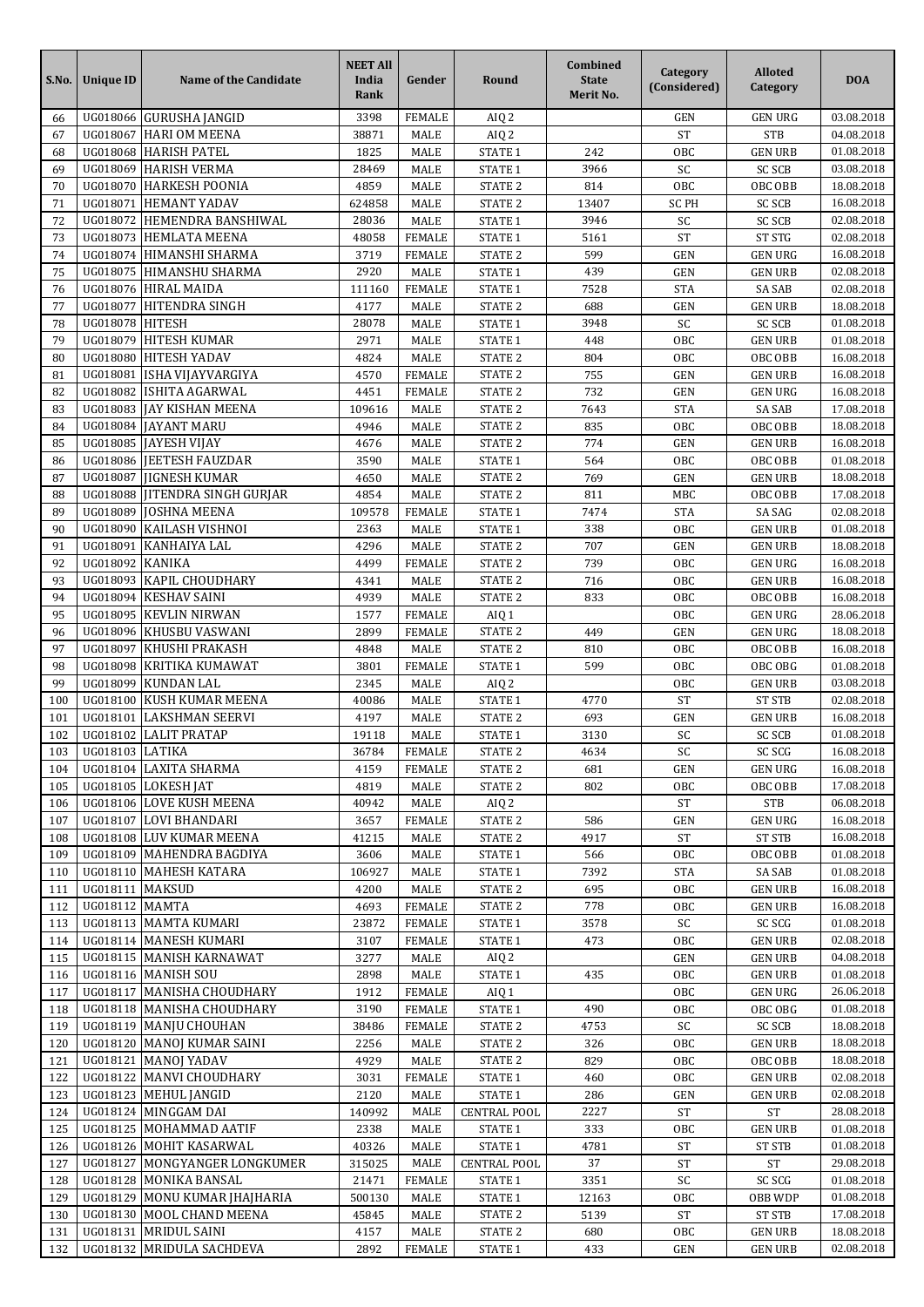| S.No.      | <b>Unique ID</b>     | Name of the Candidate                                  | <b>NEET All</b><br>India<br>Rank | Gender                         | Round                                    | Combined<br><b>State</b><br>Merit No. | Category<br>(Considered) | <b>Alloted</b><br>Category       | <b>DOA</b>               |
|------------|----------------------|--------------------------------------------------------|----------------------------------|--------------------------------|------------------------------------------|---------------------------------------|--------------------------|----------------------------------|--------------------------|
| 133        | UG018133             | MUKESH KUMAR SINWAR                                    | 4704                             | <b>MALE</b>                    | <b>STATE 2</b>                           | 783                                   | OBC                      | <b>GEN URB</b>                   | 17.08.2018               |
| 134        | UG018134             | MUSKAN CHOUDHARY                                       | 5114                             | <b>FEMALE</b>                  | STATE <sub>2</sub>                       | 872                                   | OBC                      | OBC OBG                          | 16.08.2018               |
| 135        | UG018135             | <b>NARENDRA KUMAR</b>                                  | 4908                             | MALE                           | STATE <sub>2</sub>                       | 822                                   | OBC                      | OBC OBB                          | 16.08.2018               |
| 136        | UG018136             | <b>NAVEEN KUMAR</b>                                    | 3485                             | MALE                           | STATE 1                                  | 543                                   | OBC                      | OBC OBB                          | 01.08.2018               |
| 137<br>138 | UG018137<br>UG018138 | <b>NAVEEN MEHRA</b><br>NAVEEN NARANIYA                 | 29629<br>42688                   | MALE<br>MALE                   | STATE 1<br>STATE <sub>2</sub>            | 4052<br>4993                          | SC<br>SC                 | <b>SC SCB</b><br><b>SC SCB</b>   | 01.08.2018<br>16.08.2018 |
| 139        | UG018139             | NEELABH BANSAL                                         | 2017                             | <b>MALE</b>                    | STATE 1                                  | 271                                   | <b>GEN</b>               | <b>GEN URB</b>                   | 01.08.2018               |
| 140        | UG018140             | NEELANSHI AGARWAL                                      | 4198                             | <b>FEMALE</b>                  | <b>STATE 2</b>                           | 694                                   | <b>GEN</b>               | <b>GEN URG</b>                   | 16.08.2018               |
| 141        | UG018141             | <b>NEERAJ KUMAR</b>                                    | 3050                             | MALE                           | AIQ <sub>2</sub>                         |                                       | GEN                      | <b>GEN URB</b>                   | 07.08.2018               |
| 142        | UG018142             | NEERAJ KUMAR KULHARI                                   | 4507                             | MALE                           | STATE <sub>2</sub>                       | 741                                   | OBC                      | <b>GEN URB</b>                   | 16.08.2018               |
| 143        |                      | UG018143 NEERAJ KUMAR MAHAWAR                          | 32946                            | <b>MALE</b>                    | <b>STATE 2</b>                           | 4372                                  | SC                       | <b>SC SCB</b>                    | 16.08.2018               |
| 144        |                      | UG018144 NEHA YADAV                                    | 3881                             | <b>FEMALE</b>                  | <b>STATE 1</b>                           | 619                                   | OBC                      | OBC OBB                          | 02.08.2018               |
| 145        | UG018145             | NIKHIL JAIN                                            | 4708                             | MALE                           | STATE <sub>2</sub>                       | 784                                   | <b>GEN</b>               | <b>GEN URB</b>                   | 17.08.2018               |
| 146<br>147 | UG018146<br>UG018147 | NITESH KUMAWAT<br>PALAK KOOLWAL                        | 4363<br>4717                     | <b>MALE</b><br><b>FEMALE</b>   | STATE <sub>2</sub><br>STATE <sub>2</sub> | 721<br>786                            | OBC<br><b>GEN</b>        | <b>GEN URB</b><br><b>GEN URB</b> | 18.08.2018<br>16.08.2018 |
| 148        | UG018148             | PANKAJ KUMAR                                           | 30800                            | MALE                           | STATE 1                                  | 4147                                  | SC                       | <b>SC SCB</b>                    | 02.08.2018               |
| 149        | UG018149             | PANKAJ KUMAR MEENA                                     | 32153                            | <b>MALE</b>                    | <b>STATE 2</b>                           | 4313                                  | <b>ST</b>                | <b>ST STB</b>                    | 17.08.2018               |
| 150        | UG018150             | <b>PARWATI</b>                                         | 3928                             | <b>FEMALE</b>                  | STATE 1                                  | 627                                   | OBC                      | OBC OBB                          | 01.08.2018               |
| 151        | UG018151             | <b>PAWAN KANWAR</b>                                    | 4724                             | <b>FEMALE</b>                  | <b>STATE 2</b>                           | 788                                   | <b>GEN</b>               | <b>GEN URB</b>                   | 16.08.2018               |
| 152        | UG018152             | <b>PAWAN KUMAR</b>                                     | 4680                             | <b>MALE</b>                    | STATE <sub>2</sub>                       | 776                                   | OBC                      | <b>GEN URB</b>                   | 16.08.2018               |
| 153        | UG018153             | POOJA MOTHASARA                                        | 4701                             | <b>FEMALE</b>                  | <b>STATE 2</b>                           | 781                                   | OBC                      | <b>GEN URB</b>                   | 16.08.2018               |
| 154        | UG018154             | POOJA NOGIA                                            | 16331                            | <b>FEMALE</b>                  | STATE 1                                  | 2755                                  | SC                       | SC SCG                           | 01.08.2018               |
| 155<br>156 | UG018155             | POOJA SHARMA<br>UG018156 POOJA YADAV                   | 1949<br>4638                     | <b>FEMALE</b><br><b>FEMALE</b> | STATE 1<br><b>STATE 2</b>                | 262<br>765                            | <b>GEN</b><br>OBC        | <b>GEN URG</b><br><b>GEN URB</b> | 01.08.2018<br>17.08.2018 |
| 157        | UG018157             | PRADYUMAN SUTHAR                                       | 4728                             | MALE                           | STATE <sub>2</sub>                       | 790                                   | OBC                      | OBC OBB                          | 16.08.2018               |
| 158        | UG018158             | PRAGYA CHATURVEDI                                      | 4183                             | <b>FEMALE</b>                  | STATE <sub>2</sub>                       | 689                                   | <b>GEN</b>               | <b>GEN URG</b>                   | 16.08.2018               |
| 159        | UG018159             | PRANAY MEHTA                                           | 1672                             | MALE                           | AIQ 1                                    |                                       | <b>GEN</b>               | <b>GEN URB</b>                   | 02.07.2018               |
| 160        | UG018160             | PRANJAL AGNIHOTRI                                      | 3641                             | <b>FEMALE</b>                  | <b>STATE 2</b>                           | 584                                   | <b>GEN</b>               | <b>GEN URG</b>                   | 16.08.2018               |
| 161        | UG018161             | <b>PRASHANT SAGAR</b>                                  | 4608                             | MALE                           | STATE <sub>2</sub>                       | 761                                   | <b>GEN</b>               | <b>GEN URB</b>                   | 16.08.2018               |
| 162        | UG018162             | PRAVEEN BISHNOI                                        | 2532                             | <b>MALE</b>                    | STATE 1                                  | 373                                   | OBC                      | <b>GEN URB</b>                   | 01.08.2018               |
| 163        | UG018163             | PRAVEEN KUMAR MEENA                                    | 46935                            | MALE                           | AIQ <sub>2</sub>                         |                                       | <b>ST</b>                | <b>STB</b>                       | 06.08.2018               |
| 164<br>165 | UG018164<br>UG018165 | PRAVIN KUMAR VAISHNAV<br>PREETI CHOUDHARY              | 2115<br>2654                     | <b>MALE</b><br><b>FEMALE</b>   | <b>STATE 1</b><br>STATE 1                | 285<br>399                            | OBC<br>OBC               | <b>GEN URB</b><br><b>GEN URG</b> | 01.08.2018<br>01.08.2018 |
| 166        | UG018166             | PREKSHA JAIN                                           | 3883                             | <b>FEMALE</b>                  | <b>STATE 2</b>                           | 633                                   | GEN                      | <b>GEN URG</b>                   | 16.08.2018               |
| 167        | UG018167             | PRIYANKA DANODIYA                                      | 32636                            | <b>FEMALE</b>                  | AIQ <sub>2</sub>                         |                                       | SC                       | SCG                              | 07.08.2018               |
| 168        | UG018168             | PRIYANKA SHARMA                                        | 2919                             | <b>FEMALE</b>                  | STATE 1                                  | 438                                   | <b>GEN</b>               | <b>GEN URB</b>                   | 02.08.2018               |
| 169        | UG018169             | PRIYANKA TETARWAL                                      | 3949                             | <b>FEMALE</b>                  | <b>STATE 1</b>                           | 630                                   | OBC                      | OBC OBB                          | 01.08.2018               |
| 170        |                      | UG018170 PRIYANSHI MARU                                | 4861                             | <b>FEMALE</b>                  | STATE <sub>2</sub>                       | 816                                   | OBC                      | OBC OBG                          | 17.08.2018               |
| 171        | UG018171             | PURANJAY TIWARI                                        | 4521                             | MALE                           | STATE <sub>2</sub>                       | 744                                   | <b>GEN</b>               | <b>GEN URB</b>                   | 17.08.2018               |
| 172        |                      | UG018172 PUSHPA JANGID                                 | 1881                             | <b>FEMALE</b>                  | STATE 1                                  | 252                                   | OBC                      | GEN URG                          | 01.08.2018               |
| 173<br>174 |                      | UG018173 RAHUL PARGI<br>UG018174 RAJENDRA KUMAR SAINI  | 98466<br>4534                    | MALE<br>MALE                   | <b>STATE 1</b><br>STATE <sub>2</sub>     | 7120<br>747                           | <b>STA</b><br>OBC        | SA SAB<br><b>GEN URB</b>         | 02.08.2018<br>16.08.2018 |
| 175        |                      | UG018175 RAJNEESH                                      | 546084                           | MALE                           | STATE <sub>1</sub>                       | 12403                                 | OBC                      | OBB OBB-PH                       | 04.08.2018               |
| 176        |                      | UG018176 RAKESH SINGH RATHORE                          | 1481                             | MALE                           | AIQ 1                                    |                                       | OBC                      | <b>GEN URB</b>                   | 29.06.2018               |
| 177        | UG018177             | RAKHI GARASIYA                                         | 94618                            | <b>FEMALE</b>                  | STATE 1                                  | 7001                                  | <b>STA</b>               | SA SAG                           | 02.08.2018               |
| 178        |                      | UG018178 RAM CHANDRA CHOUDHARY                         | 2888                             | MALE                           | STATE 1                                  | 431                                   | OBC                      | <b>GEN URB</b>                   | 02.08.2018               |
| 179        |                      | UG018179 RASHIKA BARGUJAR                              | 37072                            | <b>FEMALE</b>                  | STATE 2                                  | 4654                                  | SC                       | SC SCG                           | 16.08.2018               |
| 180        |                      | UG018180 RAVINDRA KUMAR                                | 3661                             | MALE                           | <b>STATE 1</b>                           | 575                                   | OBC                      | OBC OBB                          | 02.08.2018               |
| 181        |                      | UG018181 RAVINDRA RATNAM                               | 30236                            | MALE                           | STATE 1                                  | 4096                                  | SC                       | <b>SC SCB</b>                    | 02.08.2018               |
| 182<br>183 |                      | UG018182 RITIK SHARMA<br>UG018183 RITU SONI            | 39036<br>3834                    | MALE<br><b>FEMALE</b>          | STATE <sub>2</sub><br>STATE 1            | 4789<br>606                           | SC<br>OBC                | <b>SC SCB</b><br>OBC OBG         | 17.08.2018<br>01.08.2018 |
| 184        |                      | UG018184 ROHITASH PAWANDA                              | 4587                             | MALE                           | STATE <sub>2</sub>                       | 759                                   | OBC                      | <b>GEN URB</b>                   | 16.08.2018               |
| 185        |                      | UG018185 RUCHIRA CHANDANA                              | 5451                             | <b>FEMALE</b>                  | STATE 1                                  | 913                                   | MBC                      | MBC MBG                          | 01.08.2018               |
| 186        |                      | UG018186 RUPA RAM CHOUDHARY                            | 4145                             | MALE                           | STATE <sub>2</sub>                       | 676                                   | OBC                      | <b>GEN URB</b>                   | 16.08.2018               |
| 187        |                      | UG018187 SAGAR MAL                                     | 42185                            | MALE                           | STATE <sub>2</sub>                       | 4962                                  | SC                       | <b>SC SCB</b>                    | 18.08.2018               |
| 188        |                      | UG018188 SAHAB SINGH RAWAT                             | 3683                             | MALE                           | STATE <sub>2</sub>                       | 591                                   | <b>GEN</b>               | <b>GEN URB</b>                   | 17.08.2018               |
| 189        | UG018189 SAKSHI      |                                                        | 4788                             | <b>FEMALE</b>                  | STATE <sub>2</sub>                       | 797                                   | OBC EX                   | OBC OBG                          | 16.08.2018               |
| 190        |                      | UG018190 SAKSHI JINDAL                                 | 4532                             | <b>FEMALE</b>                  | STATE <sub>2</sub>                       | 746                                   | <b>GEN</b>               | <b>GEN URB</b>                   | 18.08.2018               |
| 191        | UG018191             | <b>SAKSHI SINGHVI</b>                                  | 2954                             | <b>FEMALE</b>                  | STATE 1                                  | 444                                   | <b>GEN</b>               | <b>GEN URB</b>                   | 01.08.2018               |
| 192        |                      | UG018192 SANDHYA UPADHYAY<br>UG018193 SANJAY NITHARWAL | 4008<br>3528                     | <b>FEMALE</b>                  | STATE <sub>2</sub>                       | 651<br>553                            | <b>GEN</b>               | <b>GEN URG</b>                   | 17.08.2018<br>02.08.2018 |
| 193<br>194 |                      | UG018194 SANJOG MECHU                                  | 3679                             | MALE<br>MALE                   | STATE 1<br>STATE 1                       | 577                                   | OBC<br>OBC               | OBC OBB<br>OBC OBB               | 01.08.2018               |
| 195        |                      | UG018195 SANYA BHATTI                                  | 3557                             | <b>FEMALE</b>                  | STATE <sub>2</sub>                       | 571                                   | <b>GEN</b>               | <b>GEN URG</b>                   | 16.08.2018               |
| 196        |                      | UG018196 SARANSH GARG                                  | 3853                             | MALE                           | STATE <sub>2</sub>                       | 625                                   | <b>GEN</b>               | <b>GEN URB</b>                   | 16.08.2018               |
| 197        | UG018197             | SAURABH RANGERA                                        | 33344                            | MALE                           | STATE <sub>2</sub>                       | 4399                                  | SC                       | <b>SC SCB</b>                    | 18.08.2018               |
| 198        |                      | UG018198 SAWAN SHARMA                                  | 4244                             | MALE                           | STATE <sub>2</sub>                       | 701                                   | GEN                      | <b>GEN URB</b>                   | 18.08.2018               |